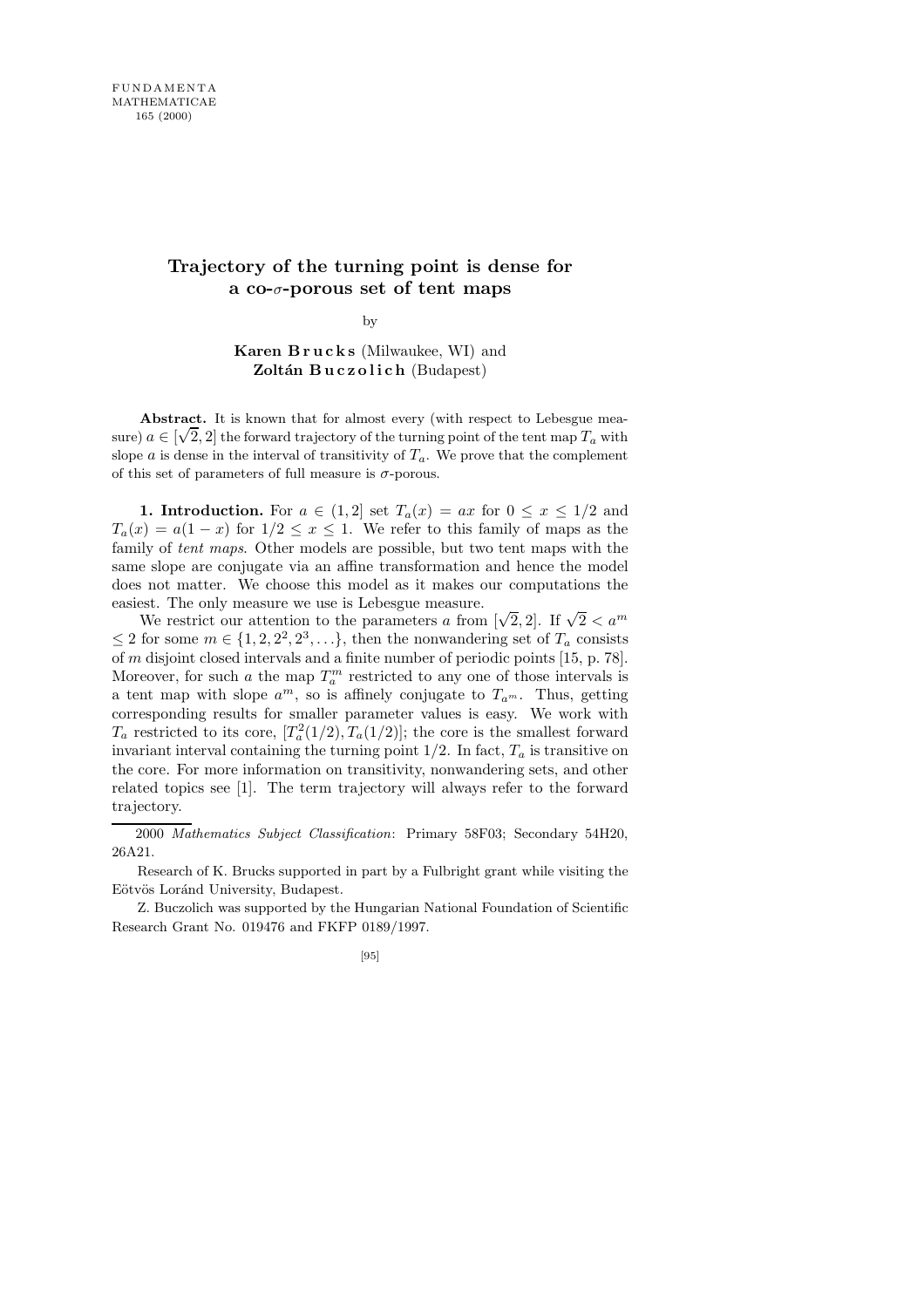In [3] it was proven that for almost every (with respect to Lebesgue measure)  $a \in [\sqrt{2}, 2]$ , the  $T_a$  trajectory of the turning point  $1/2$  is dense in  $[T_a^2(1/2), T_a(1/2)]$ . Letting D denote those parameters  $a \in [\sqrt{2}, 2]$  such that the closure of the trajectory of  $1/2$  under  $T_a$  is  $[T_a^2(1/2), T_a(1/2)]$ , we prove:

THEOREM 1. The set  $[\sqrt{2}, 2] \setminus \mathcal{D}$  is  $\sigma$ -porous.

In Section 2 we give basic definitions related to porosity and  $\sigma$ -porosity. For a detailed survey of these concepts we refer to [17] and the appendix of [16]. Each  $\sigma$ -porous set in  $\mathbb R$  is of the first category and of zero Lebesgue measure. These sets arise quite often as exceptional sets. For example, Preiss and Zajíček verified that the set of points of Fréchet nondifferentiability of any continuous convex function on a Banach space with a separable dual is  $\sigma$ -porous [12]. However, Konyagin showed that the set  $E = \{x \in \mathbb{R} \mid \sum_{n=1}^{\infty} |\sin(n|\pi x)/n| \leq 1\}$  is a closed non- $\sigma$ -porous set of zero Lebesgue mea- $\sum_{n=1}^{\infty} |\sin(n!\pi x)/n| \leq 1$  is a closed non- $\sigma$ -porous set of zero Lebesgue measure [17, Chapter 5]. This shows that the  $\sigma$ -ideal of  $\sigma$ -porous sets is a proper subset of the σ-ideal of measure zero first category sets. Therefore Theorem 1 strengthens the result in [3]. To obtain this stronger result, a more delicate (refined) study of the kneading properties of tent maps was necessary. Some of these techniques might be of independent interest.

We break the proof of Theorem 1 into two cases. In Section 4 we deal with the easier case, namely, parameters a such that  $\liminf_{k\to\infty} Q_a(k) < \infty$ , where  $Q_a(k)$  denotes the kneading map of  $T_a$ . The remainder of the paper deals with parameters a such that  $\lim_{k\to\infty} Q_a(k) = \infty$ . Kneading maps and Hofbauer towers are recalled in the next section.

When obtaining measure results for one-parameter families of unimodal maps, one often deals with the piecewise monotone functions  $\xi_n(a) \equiv f_a^n(c)$ , where  ${f_a}$  is the one-parameter family of maps with common turning point c and  $n \in \mathbb{N}$ . Given an n, the laps of  $\xi_n(a)$  are the maximal subintervals of monotonicity of  $\xi_n$ . In [3], where  $f_a = T_a$ , the main tool is the following: there exists  $\varepsilon > 0$  such that for almost every  $a \in [\sqrt{2}, 2]$  and for every  $M \in \mathbb{N}$ , there is an  $n \geq M$  such that  $c \in \xi_n(J)$  and  $|\xi_n(J)| > \varepsilon$  for the lap J of  $\xi_n$ containing a; here the measure of  $\xi_n(J)$  is denoted by  $|\xi_n(J)|$ . In less precise terms, one produces *long stretches* in the graphs of the  $\xi_n$ 's for almost all a and for arbitrarily large n. Similar such long stretches have been used in obtaining other measure results [4, 8, 14]. For our porosity results we need to produce long stretches with some additional measure properties/estimates on the associated laps in parameter space; this is done in Section 6.

For a given tent map,  $T_a$ , the levels of the Hofbauer tower will be denoted by  $D_n(a)$ . As remarked above, we first treat the easier case, namely when  $\liminf_{k\to\infty} Q_a(k) < \infty$ , or equivalently (see Lemma 1),  $\liminf_{n\to\infty} |D_n(a)|$  $> 0$ . In this case, infinitely many of the levels in the Hofbauer tower contain a "long stretch" (denoted by  $W$  in Section 4). This long stretch is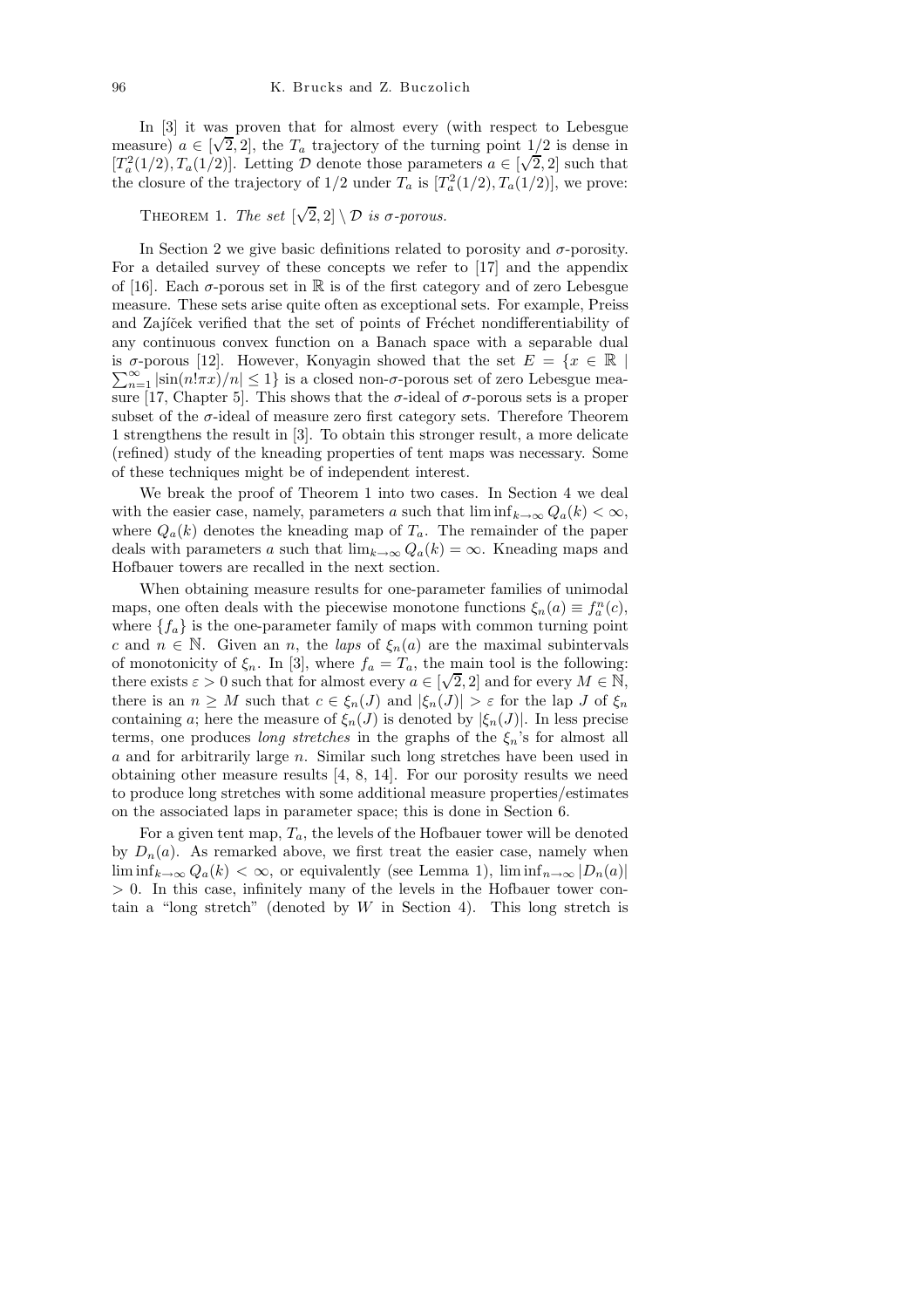used to get the porosity result. Since  $\lim_{k\to\infty} Q_a(k) = \infty$  is equivalent to  $\lim_{n\to\infty} |D_n(a)| = 0$ , it is more difficult to find the required long stretches in this second case. To understand the dynamics behind the formal proof presented in Section 6 we provide an algorithm, named the substantial cut algorithm, which finds the required long stretches suitable for the porosity estimates. This is done in Section 5. A second algorithm, called the greedy algorithm, is also discussed. This algorithm provides long stretches in a "fast" way, but these stretches are not suitable for the geometric estimates needed for porosity. However, the greedy algorithm can be used to obtain lower estimates of the length of levels of the Hofbauer tower at certain cutting times which we call substantial cuts (see Lemma 9).

**2. Preliminaries.** Let  $(X, \rho)$  be a compact metric space,  $E \subset X$ ,  $x \in \mathbb{R}$ X, and  $\delta > 0$ . Then  $E^c = X \setminus E$  and  $B(x, \delta) = \{y \in X \mid \rho(x, y) < \delta\}$ . We define  $\gamma(E, x, \delta)$  to be the minimum of 1 and the number defined by

 $\sup\{2\eta \mid \eta > 0 \text{ and there exists } y \in X \text{ such that } B(y, \eta) \subset B(x, \delta) \cap E^c\}.$ 

If no such y exists, we set  $\gamma(E, x, \delta) = 0$ . We can now define the porosity of  $E$  in X. For more detailed discussions on porosity see [13, 16, 17].

DEFINITION 1. If  $x \in E$ , then we define the porosity of E in X at x to be

$$
p(E, x) = \limsup_{\delta \to 0^+} \frac{\gamma(E, x, \delta)}{\delta}
$$

.

If  $p(E, x) > 0$ , then E is said to be porous in X at x. We say that E is porous in X if  $p(E, x) > 0$  for all  $x \in E$ . Any subset of X which can be written as a countable union of sets, each porous in X, is said to be  $\sigma$ -porous in X. If  $A \subset X$  is  $\sigma$ -porous, then we say  $X \setminus A$  is co- $\sigma$ -porous.

Notice that if  $X$  contains no isolated points, then any countable subset of X is  $\sigma$ -porous. For  $E, F \subset X$ , we denote the Hausdorff distance between E and F by HD(E, F); so HD(E, F) = max $\{d_E(F), d_F(E)\}\$ , where  $d_A(B)$  =  $\sup\{\varrho(A,x) \mid x \in B\}$ . We denote the closure of a set  $U \subset X$  by  $\overline{U}$ .

A continuous map  $f : [0,1] \rightarrow [0,1]$  is called unimodal if there exists a unique turning or critical point, c, such that  $f|_{[0,c)}$  is increasing,  $f|_{(c,1]}$  is decreasing, and  $f(0) = f(1) = 0$ . To avoid trivial cases, we assume that  $f(c) > c > f(f(c))$ . We denote the forward images of c by  $c_i = f^i(c)$ . Clearly the interval  $[c_2, c_1]$  is invariant and f maps  $[c_2, c_1]$  onto itself; the interval  $[c_2, c_1]$  is called the *core* of the map  $f$ .

Let  $f^n$  be some iterate of  $f$  and let  $J$  be any maximal subinterval on which  $f^n | J$  is monotone. Then  $f^n : J \to [0,1]$  is called a *branch* of  $f^n$ . A branch  $f^n: J \to [0,1]$  is called a *central branch* if  $c \in \partial J$ . Hence there are always two central branches, and their images are the same. An iterate  $n$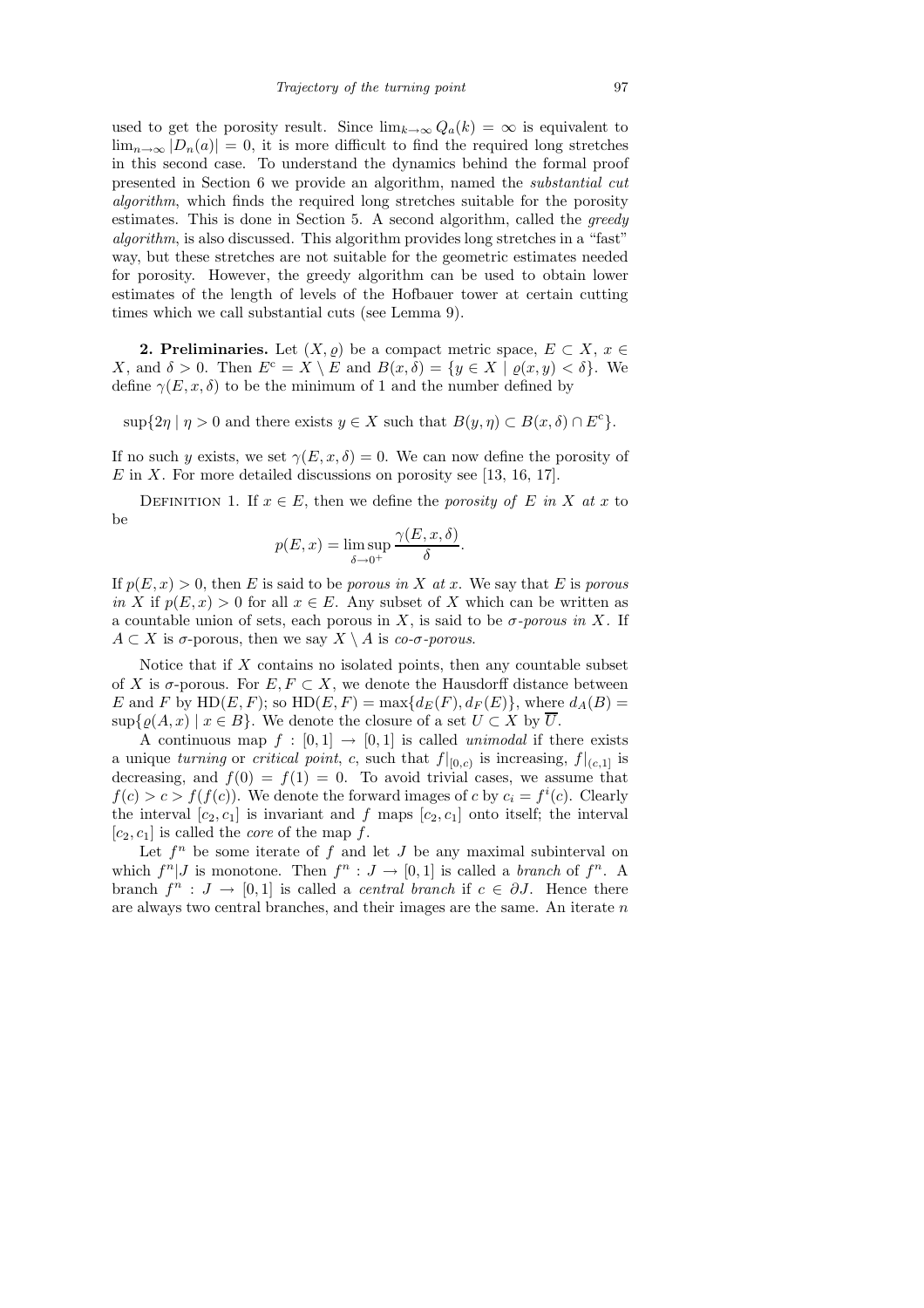is called a *cutting time* if the image of the central branch of  $f<sup>n</sup>$  contains  $c$ . The cutting times are denoted by  $S_0, S_1, S_2, \ldots$   $(S_0 = 1 \text{ and } S_1 = 2)$ . If  $f^{S_k}: J \to [0, 1]$  is the left central branch of  $f^{S_k}$ , then there is a unique point  $z_k \in J$  such that

$$
(1) \t\t f^{S_k}(z_k) = c.
$$

By construction,  $z_k$  has the property that  $\bigcup_{0 \le j \le S_k} f^{-j}(c) \cap (z_k, c) = \emptyset$  and is therefore called a *closest precritical point*. The point  $\hat{z}_k$ , defined analogously for the right central branch of  $f^{S_k}$ , is also a closest precritical point. It can be proven that the difference of two consecutive cutting times is again a cutting time. Hence we can write

(2) 
$$
S_k - S_{k-1} = S_{Q(k)},
$$

where  $Q : \mathbb{N} \to \mathbb{N}$  is an integer function, called the kneading map. An equivalent statement is

(3) 
$$
c_{S_k} \in (z_{Q(k+1)-1}, z_{Q(k+1)}] \cup [\widehat{z}_{Q(k+1)}, \widehat{z}_{Q(k+1)-1}).
$$

The kneading map was introduced by Hofbauer (see e.g. [9, 10]). If  $Q(k)$  is defined for all  $k \in \mathbb{N}$ , then

$$
(4) \tQ(k) < k
$$

for all  $k \in \mathbb{N}$ ; one can easily see that this follows from (2), cf. also [5, page 1341]. The kneading map (or cutting times) determines the combinatorics of f completely. A survey of this tool can be found in [5]; our discussion follows [5].

Closely related to the kneading map is the Hofbauer tower [9]. Given a unimodal map  $f$ , the associated Hofbauer tower is the disjoint union of intervals  $\{D_n\}_{n\geq 1}$ , where  $D_1 = [0, c_1]$  and, for  $n \geq 2$ ,

$$
D_{n+1} = \begin{cases} f(D_n) & \text{if } c \notin D_n, \\ [c_{n+1}, c_1] & \text{if } c \in D_n. \end{cases}
$$

Notice that the image of either central branch  $f^n: J \to [0,1]$  is such that  $f^{n}(J) = D_n$ . From (2) it follows that for  $k \geq 1$ ,

(5) 
$$
D_{S_k} = [c_{S_k}, c_{S_{Q(k)}}].
$$

We say a unimodal map f is *locally eventually onto (leo)* provided that for every  $\varepsilon > 0$  there exists  $M \in \mathbb{N}$  such that if U is an interval with  $|U| > \varepsilon$  and if  $n \geq M$ , then  $f^{n}(U) = [c_2, c_1]$ . We say  $x \in I$  is *periodic* provided there exists  $n \in \mathbb{N}$  such that  $f^{n}(x) = x$ . Similarly, we say  $x \in I$  is eventually periodic provided there exists  $n \in \mathbb{N}$  and a periodic point y such that  $f^{n}(x) = y$ . When writing [a, b] we do not assume that  $a \leq b$ . We denote the rationals by  $\mathbb Q$  and the length of an interval U by  $|U|$ .

**3. Tent map preliminaries.** For each  $a \in [\sqrt{2}, 2]$ , the map  $T_a | [c_2, c_1]$ is leo; see e.g. [2, Lemma 2]. Let  $\mathcal{P} = \{a \in [\sqrt{2}, 2] \mid \text{the turning point}\}$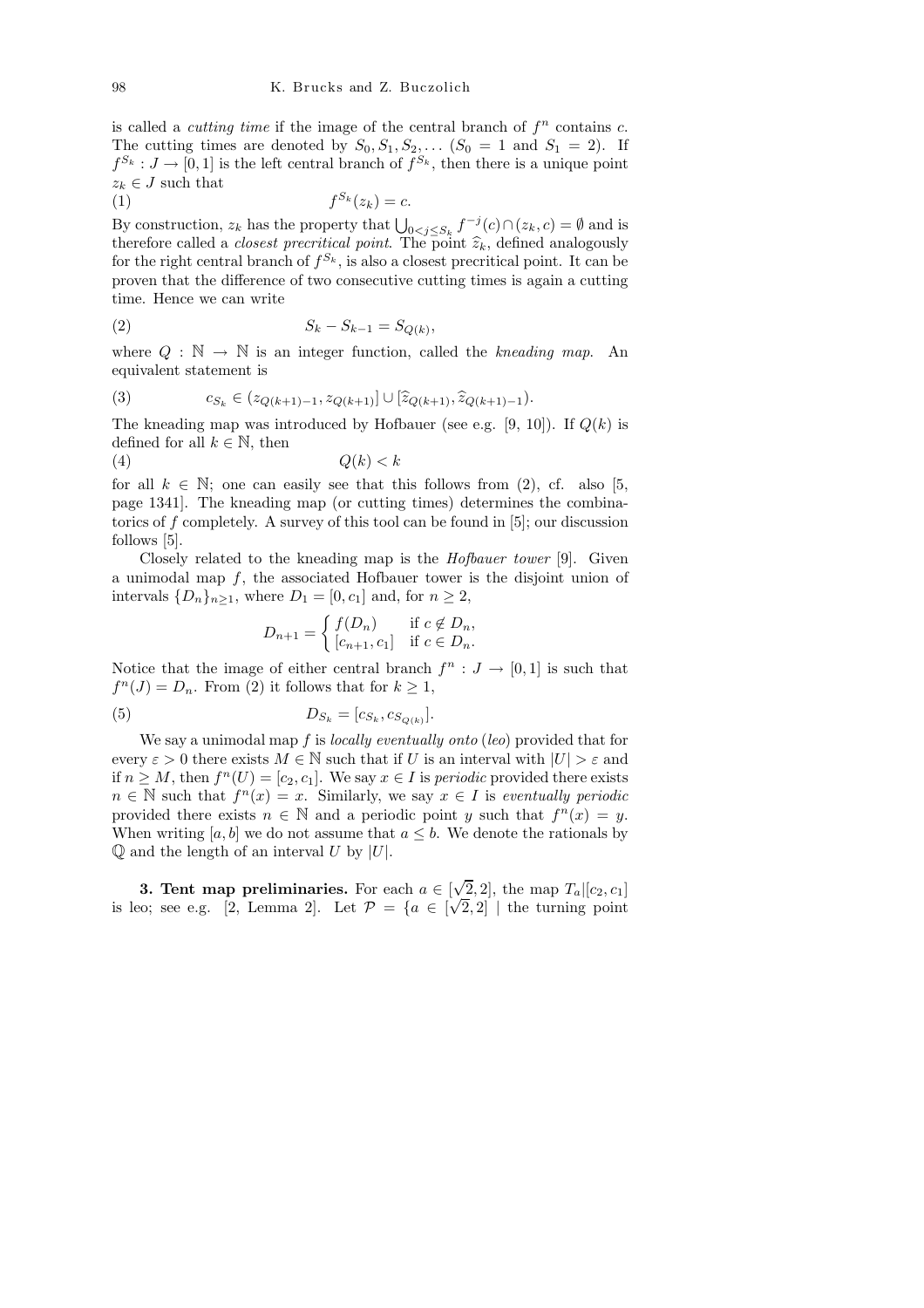$1/2$  is either periodic or eventually periodic}. The set  $P$  is countable and contains no isolated points [2]; therefore  $P$  is  $\sigma$ -porous. Also, for  $a \in P$ , the kneading map  $Q_a(k)$  is defined for only finitely many  $k \in \mathbb{N}$  (see e.g. [5, page 1341]). Next, notice that for any  $a \in (1,2]$  the  $z_k$ 's as defined in (1) are such that  $\hat{z}_k = 1 - z_k$  and  $\lim_{k \to \infty} z_k = \lim_{k \to \infty} \hat{z}_k = 1/2$ . When more than one-parameter value is being used, we may write  $D_n(a)$  for the levels in the Hofbauer tower for  $T_a$ ,  $Q_a(k)$  for the kneading map of  $T_a$ ,  $S_k(a)$  for the cutting times of  $T_a$ , or  $c_n(a)$  for  $T_a^n(c)$ . Another notation for  $c_n(a)$  is  $\xi_n(a)$ , the latter being used when one is interested in  $T_a^n(c)$  as a function of the parameter a.

DEFINITION 2. Set

$$
\mathcal{D} = \{a \in [\sqrt{2}, 2] \mid \overline{\{T_a^n(c)\}}_{n \ge 0} = [c_2(a), c_1(a)]\}, \mathcal{I} = \{a \in [\sqrt{2}, 2] \mid \lim_{k \to \infty} Q_a(k) = \infty\}.
$$

As noted in the introduction, it is easy to establish that  $\{a \in [\sqrt{2}, 2] \mid \}$ lim inf<sub>k→∞</sub>  $Q_a(k) < \infty$  and  $a \notin \mathcal{D} \cup \mathcal{P}$  is  $\sigma$ -porous; this is done in Section 4. The more interesting/difficult case is to show that  $\mathcal I$  is  $\sigma$ -porous; this is done in Sections 6 and 7.

It is known that for  $a \in \mathcal{D}$  we have  $\liminf_{k\to\infty} Q_a(k) < 2$ ; see e.g. [4, Lemma 3.5] (this is not an "if and only if" statement). Hence,  $\mathcal{D} \cap \mathcal{I} = \emptyset$ . Again, in [3] it is shown that D has full Lebesgue measure in  $[\sqrt{2}, 2]$  and hence  $\mathcal{I}$  has zero Lebesgue measure in  $[\sqrt{2}, 2]$ . On the other hand,  $\mathcal{I}$  is dense in  $[\sqrt{2}, 2]$  and is uncountable. Since we could not find a proof of this fact in the literature, we include it for completeness (Lemma 5). We do not explicitly use Lemmas 1 and 5 in the paper, but we include them to give/recall facts about the set  $\mathcal{I}.$ 

LEMMA 1. Fix  $a > \sqrt{2}$ . Let  $Q(k)$  be the kneading map for  $T_a$ . Then  $\lim_{k\to\infty} Q(k) = \infty$  if and only if  $\lim_{n\to\infty} |D_n| = 0$ .

P r o o f. If  $\lim_{n\to\infty}$   $|D_n|=0$ , then (3) and (5) imply  $\lim_{k\to\infty}$   $Q(k)=\infty$ . If  $\lim_{k\to\infty} Q(k) = \infty$ , then (3) and (5) imply  $\lim_{k\to\infty} |D_{S_k}| = 0$ . But  $|D_n| < |D_{S_{k+1}}|$  for  $S_k < n < S_{k+1}$  since  $T_a|D_n$  is monotone for such n. Thus,  $\lim_{n\to\infty}$  |D<sub>n</sub>| = 0. ■

Lemma 1 holds for more general unimodal maps with some expansion properties.

DEFINITION 3. For  $a \in [\sqrt{2}, 2]$  and  $n \in \mathbb{N}$  let  $\omega_n(a)$  be the maximal open interval in the parameter space containing a such that  $\xi_n$  is monotone on  $\omega_n(a)$ ; recall that  $\xi_n(a) \equiv T_a^n(c)$ . Note that  $\omega_n(a)$  is not defined for  $a \in \mathcal{P}$ and large *n*. In Figure 1, with  $n = S_k$ , we have  $\omega_{S_k}(a) = (u, v)$ .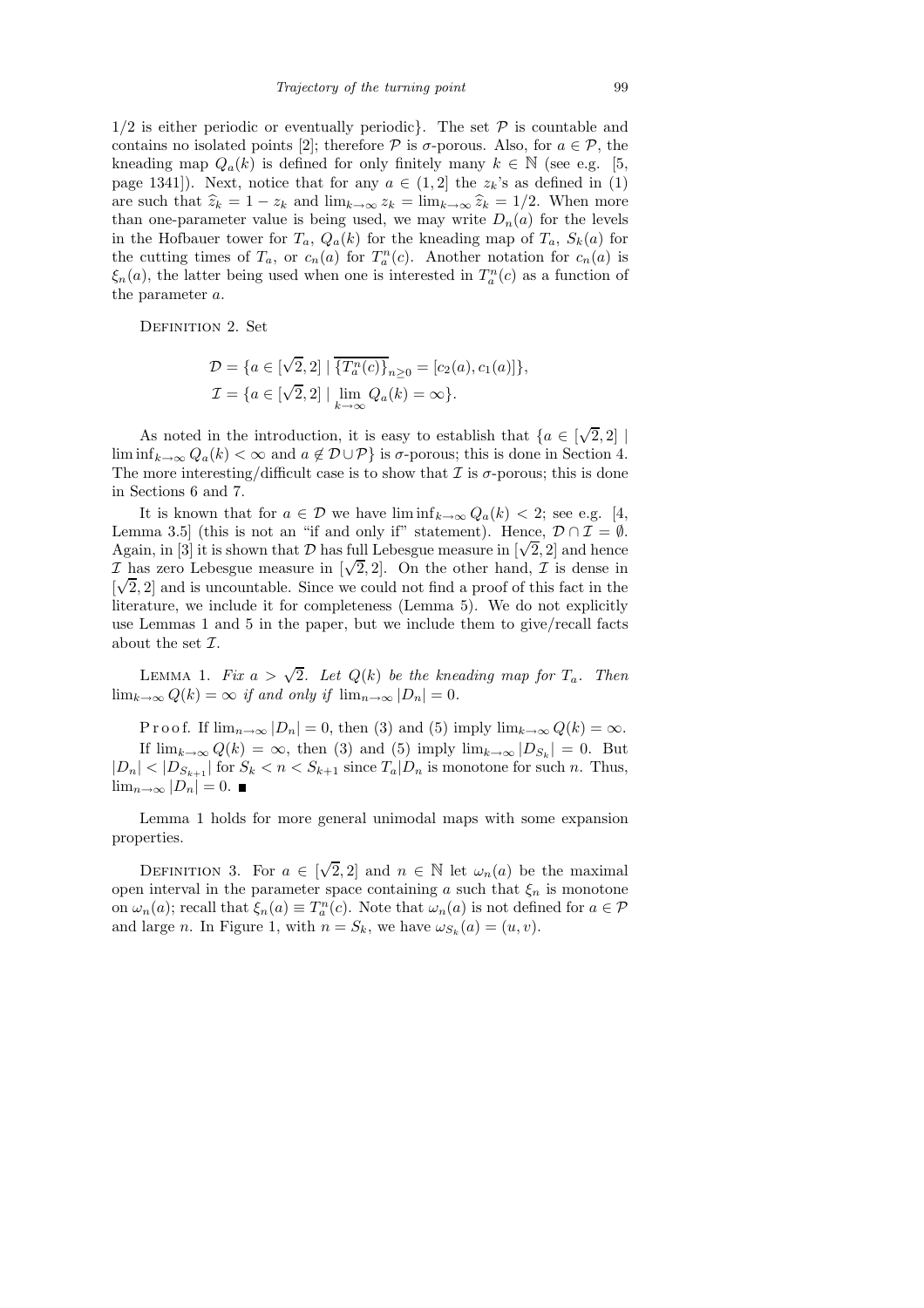

Fig. 1. Phase Space at cutting time *S<sup>k</sup>*

We recall two known lemmas (see e.g. [3, 14]).

LEMMA 2. Fix  $\varepsilon_0 > 0$  and  $a_0 \in (\sqrt{2}, 2]$ . Then there exists  $K_0 \in \mathbb{N}$  such that for all  $k \geq K_0$ ,

$$
\frac{|\xi_k'(b)|}{|\xi_k'(a)|}\leq 1+\varepsilon_0
$$

whenever a, b, belong to the same lap of  $\xi_n|[a_0,2]$ .

LEMMA 3. There exist positive constants  $\alpha$  and  $\beta$  such that for all  $k \geq 2$ and all  $a \in [\sqrt{2}, 2]$ ,

$$
\alpha a^k \le |\xi_k'(a)| \le \beta a^k
$$

wherever  $\xi'_k$  is defined. Hence we also have

$$
\frac{1}{\alpha}a^{-k} \ge |(\xi_k^{-1})'(\xi_k(a))| \ge \frac{1}{\beta}a^{-k}
$$

for any branch of  $\xi_k^{-1}$ .

For a discussion of Lemma 4 see [14, Chapter 3]. Lemma 4 is used only in the proof of Lemma 5.

LEMMA 4. Fix  $a \in (\sqrt{2}, 2]$ . Then n is a cutting time for  $T_a$  if and only if  $\xi_n(\omega_n(a)) \ni c$  and  $a > b$  where b is the unique point in  $\omega_n(a)$  such that  $\xi_n(b) = c.$ 

One often works in *Phase Space*, i.e., one plots the  $\xi_n(a)$ 's as functions of the parameter  $a$ . Figure 1 is a piece of Phase Space. Let  $a$  be given and suppose that  $n = S_k(a) = S_k$  is a cutting time for  $T_a$ ; let  $Q_a(k) =$  $Q(k)$ . Then one of the pictures in Figure 1 holds. From Lemma 2, we see that for large n the graph of  $\xi_n$  is almost linear and hence for ease we draw linear functions in Figure 1; thus assume that  $k$  is large in Figure 1. We have  $\omega_{S_k}(a) = (u, v)$ . The point b in Figure 1 is such that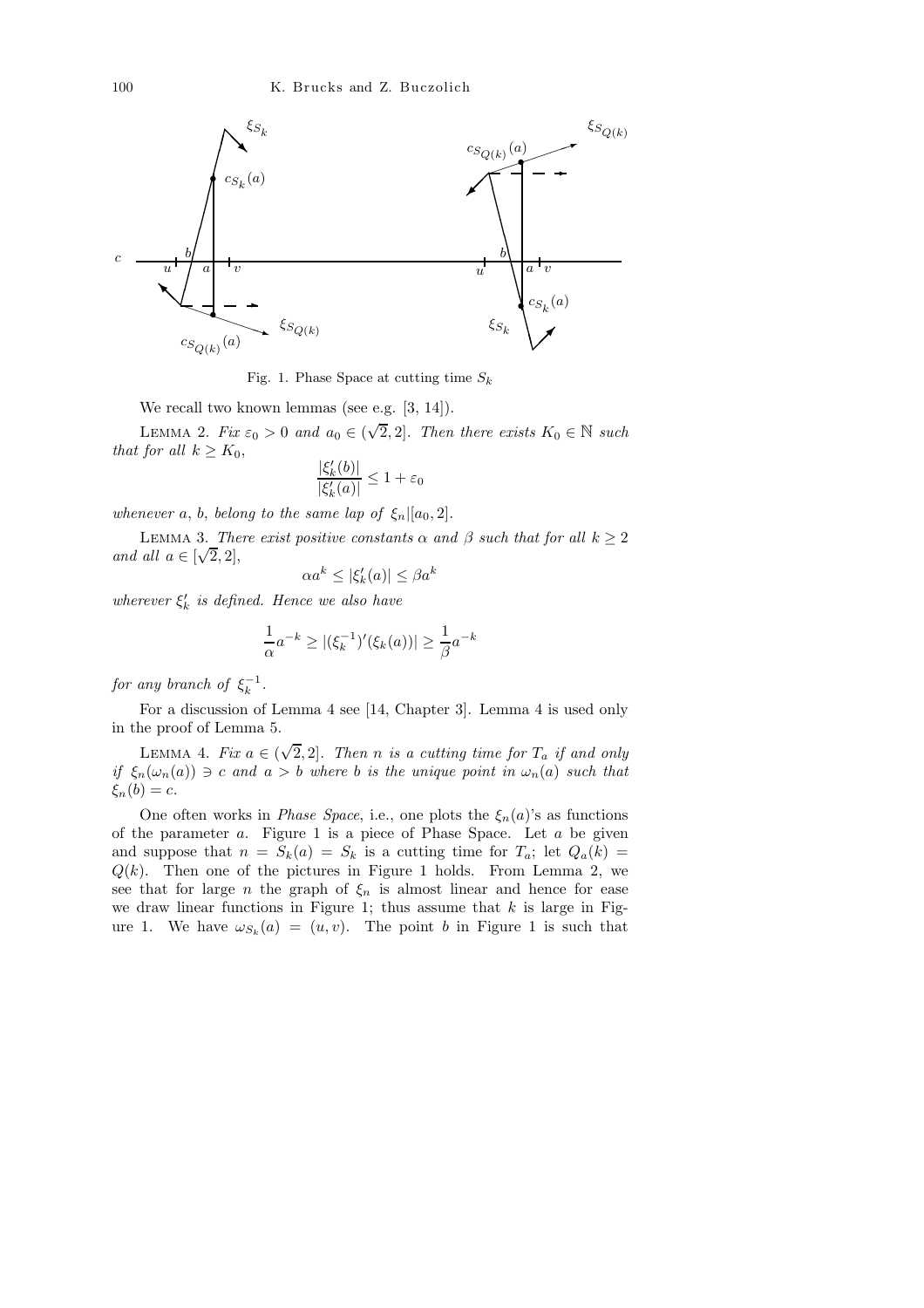$\xi_{S_k}(b) = c = 1/2$ . Also,  $S_k$  is a cutting time for all  $a' \in (b, v)$ ,  $D_{S_k}(a') =$  $[T_{a'}^{S_k}(c), T_{a'}^{S_{Q(k)}}(c)]$  for all  $a' \in (u, v) \setminus \{b\}$ , and  $S_k$  is not a cutting time for all  $a' \in (u, b)$ . Again, for a discussion of these and related details see [14, Chapter 3].

LEMMA 5. The set  $\mathcal I$  is dense in  $[\sqrt{2},2]$  and is uncountable.

Proof. Let  $U \subset [\sqrt{2}, 2]$  be an open interval. Choose  $a_1 \in U \setminus \mathcal{P}$  and a cutting time  $n_1 = S_{k_1}(a_1)$  such that  $\omega_{n_1}(a_1) \subset U$ . We can make such a choice due to P being countable and Lemma 3. Let  $\varepsilon_1 > 0$  and set  $J_1 = \{a \in$  $\omega_{n_1}(a_1) \mid n_1 = S_{k_1}(a)$  and  $|c - c_{n_1}(a)| < \varepsilon_1$ . Then for each  $a \in J_1$  we see that  $n_1$  is a cutting time for  $T_a$  and  $|c - c_{n_1}(a)| < \varepsilon_1$ . Notice that  $J_1$  is an open subinterval of U (recall Lemma 4).

Fix  $a_2 \in J_1 \setminus \mathcal{P}$ . Then  $n_1 = S_{k_1}(a_2)$ . Set  $n_2 = S_{k_1+1}(a_2)$ . Choose  $0 < \varepsilon_2 < \varepsilon_1/2$  such that  $J_2 \equiv \{a \in \omega_{n_2}(a_2) \mid n_2 = S_{k_1+1}(a) \text{ and } |c - c_{n_2}(a)| <$  $\{\varepsilon_2\} \subset J_1$  and such that the sets  $J_1$  and  $J_2$  share no boundary points. Then (again use Lemma 4) for each  $a \in J_2$  we have  $n_1 = S_{k_1}(a)$ ,  $n_2 = S_{k_1+1}(a)$ ,  $|c - c_{n_1}(a)| < \varepsilon_1$ , and  $|c - c_{n_2}(a)| < \varepsilon_2$ . Also,  $J_2$  is a proper closed subinterval of  $\overline{J}_1$ .

Fix  $a_3 \in J_2 \setminus \mathcal{P}$ . Then  $n_1 = S_{k_1}(a_3)$  and  $n_2 = S_{k_1+1}(a_3)$ . Set  $n_3 =$  $S_{k_1+2}(a_3)$ . Choose  $0 < \varepsilon_3 < \varepsilon_2/2$  such that  $J_3 \equiv \{a \in \omega_{n_3}(a_3) \mid n_3 =$  $S_{k_1+2}(a)$  and  $|c-c_{n_3}(a)| < \varepsilon_3$   $\subset J_2$  and the sets  $J_2$  and  $J_3$  share no boundary points. Then for each  $a \in J_3$  we have  $n_1 = S_{k_1}(a)$ ,  $n_2 = S_{k_1+1}(a)$ ,  $n_3 =$  $S_{k_1+2}(a)$ ,  $|c - c_{n_1}(a)| < \varepsilon_1$ ,  $|c - c_{n_2}(a)| < \varepsilon_2$ , and  $|c - c_{n_3}(a)| < \varepsilon_3$ . Also,  $J_3$ is a proper closed subinterval of  $\overline{J}_2$ .

Continue this process and set  $a_* = \bigcap_{n \geq 1} J_n$ . Remember that if  $\liminf_{k\to\infty} Q_{a_*}(k) < \infty$ , then (by (3)) there exists some  $\delta > 0$  such that for infinitely many k we have  $|c - c_{S_{k-1}}| > \delta$ . Hence,  $\lim_{k \to \infty} Q_{a_k}(k) = \infty$ with  $a_* \in U$ . By varying the choices of  $\{a_i\}$  and hence of the sequences of cutting times  $\{n_i\}$ , one can easily show that  $\mathcal I$  is uncountable.

LEMMA 6. Let  $a, a' \in [\sqrt{2}, 2]$  and  $L > 0$ . Then for all  $x \in [0, 1]$ ,

$$
|T_a^L(x) - T_{a'}^L(x)| \le |a - a'| \frac{a^L - 1}{a - 1}.
$$

P r o o f. Clearly,  $|T_a(x) - T_{a'}(x)| \leq |a - a'|$ . Thus,  $|T_a^L(x) - T_{a'}^L(x)| \leq |T_{a'}(T_{a'}^{L-1}(x)) - T_a(T_{a'}^{L-1}(x))|$ +  $|T_a(T_{a'}^{L-1}(x)) - T_a(T_a^{L-1}(x))|$  $\leq |a-a'| + a(|T_{a'}^{L-1}(x) - T_a^{L-1}(x)|)$  $\leq |a-a'|(1+a+a^2+\ldots+a^{L-1})+a^L|T_{a'}^0(x)-T_a^0(x)|$  $= |a - a'|$  $a^L-1$  $\frac{c}{a-1}$ .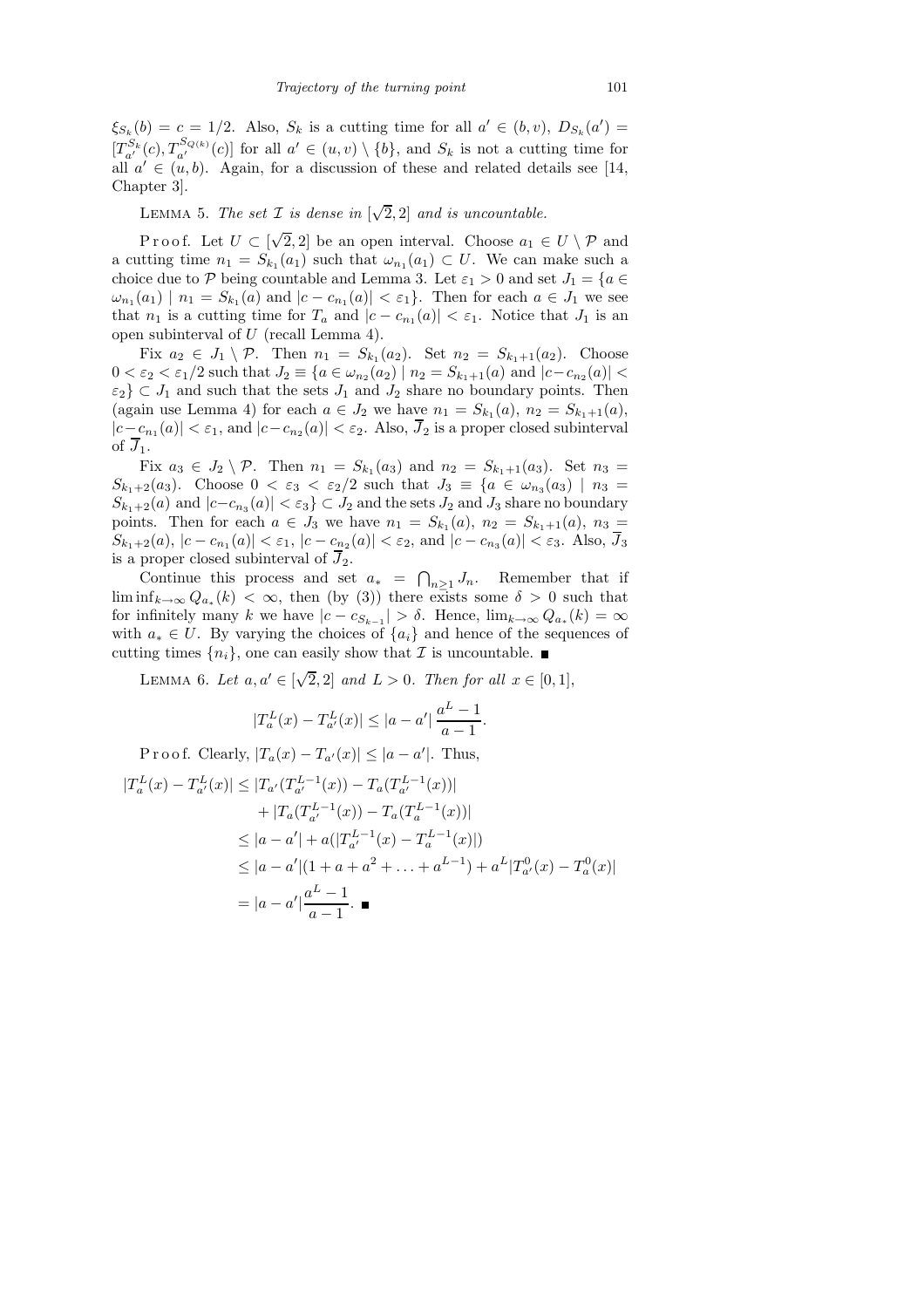DEFINITION 4. For  $a \in [\sqrt{2}, 2]$  and each  $k \in \mathbb{N}$  denote by  $\omega'_{S_k}(a)$  that portion of  $\omega_{S_k}(a)$  (the split being at a) for which  $\xi_{S_k}(\omega'_{S_k}(a))$  contains interior points of  $D_{S_k}(a)$ . In Figure 1,  $\omega'_{S_k}(a) = (u, a)$ .

The next lemma is known (see e.g. [14, Proposition 28]).

LEMMA 7. Fix  $a \in (\sqrt{2}, 2]$  and let  $\omega_{S_k}$  and  $\omega'_{S_k}$  be as in Definitions 3 and 4. Then

$$
\lim_{k \to \infty} \frac{\text{HD}(D_{S_k}(a), \xi_{S_k}(\omega'_{S_k}(a)))}{|\xi_{S_k}(\omega'_{S_k}(a))|} = 0.
$$

4. Case 1:  $\liminf_{k\to\infty} Q(k) < \infty$ 

PROPOSITION 1. Set  $\mathcal{H} = \{a \in [\sqrt{2}, 2] \mid \liminf_{k \to \infty} Q_a(k) < \infty \text{ and}$  $a \notin \mathcal{D} \cup \mathcal{P}$ . Then H is  $\sigma$ -porous.

P r o o f. For each  $l \in \mathbb{N}$  set  $\mathcal{H}_l = \{a \in [\sqrt{2}, 2] \setminus \mathcal{D} \mid \liminf_{k \to \infty} Q_a(k) = l\}.$ Next, we define for each  $l \in \mathbb{N}$  and  $a \in \mathcal{H}_l$  a set  $I_{a,l}$  as follows. Fix l and  $a \in \mathcal{H}_l$ . Then for infinitely many k we have  $Q_a(k) = l$ . For each such k we deduce, by (3), that  $c_{S_{k-1}} \in (z_{l-1}, z_l] \cup [\hat{z}_l, \hat{z}_{l-1})$ . If for infinitely many k we have  $c_{S_{k-1}} \in (z_{l-1}, z_l]$ , then choose a closed interval with rational endpoints, denoted by  $I_{a,l}$ , such that  $I_{a,l} \subset (z_l, c)$  and  $T_a^n(c) \notin I_{a,l}$  for all  $n \in \mathbb{N}$ . If for infinitely many k we have  $c_{S_{k-1}} \in [\hat{z}_l, \hat{z}_{l-1})$ , then choose a closed interval  $I_{a,l}$ with rational endpoints such that  $I_{a,l} \subset (c, \hat{z}_l)$  and  $T_a^n(c) \notin I_{a,l}$  for all  $n \in \mathbb{N}$ . (Since  $a \notin \mathcal{D}$  and  $T_a$  is leo, we can choose such  $I_{a,l}$ .)

For each  $l \in \mathbb{N}$  set  $\mathcal{W}_l = \{I_{a,l} \mid a \in \mathcal{H}_l\}$ . Since the endpoints of all  $I_{a,l}$ are rational, for each l the set  $W_l$  is countable. For  $l \in \mathbb{N}$  and  $W \in W_l$  set  $\mathcal{H}_{l,W} = \{a \in \mathcal{H}_l \mid I_{a,l} = W\}.$ 

CLAIM 1. Each  $\mathcal{H}_{l,W}$  is  $|W|/2$ -porous.

Proof. Fix l,  $W \in \mathcal{W}_l$  and  $a \in \mathcal{H}_{l,W}$ . Thus,  $I_{a,l} = W$ . Without loss of generality, assume that for infinitely many k we have  $c_{S_{k-1}} \in [\hat{z}_l, \hat{z}_{l-1})$  and hence  $I_{a,l} = W \subset (c, \hat{z}_l)$ . Say,  $W = [w_1, w_2]$ . Set  $W' = \xi_{S_{k-1}}^{-1}(W) \cap \omega_{S_{k-1}}(a)$ . Say,  $W' = [w'_1, w'_2]$ . Set  $\Delta = |c_{S_{k-1}} - w_1|$  and  $\Delta' = |w'_1 - a|$ . See Figure 2. From Lemma 2 we find that for large k,  $\xi_{S_{k-1}}|\omega_{S_{k-1}}(a)$  is almost linear. Hence,  $\Delta/\Delta' \approx |W|/|W'|$  and therefore  $|W'|/\Delta' \approx |W|/\Delta \ge |W|$ . Thus,

$$
\frac{|W'|}{\Delta'} > \frac{|W|}{2}.
$$

It follows from the definitions of  $W = I_{a,l}$  and  $\mathcal{H}_{l,W}$  that  $W' \cap \mathcal{H}_{l,W} = \emptyset$ , since for each  $a_0 \in W'$  there exists  $n = S_{k-1}$  such that  $T_{a_0}^n(c) \in W$ . Hence, Claim 1 follows from (6).  $\blacksquare$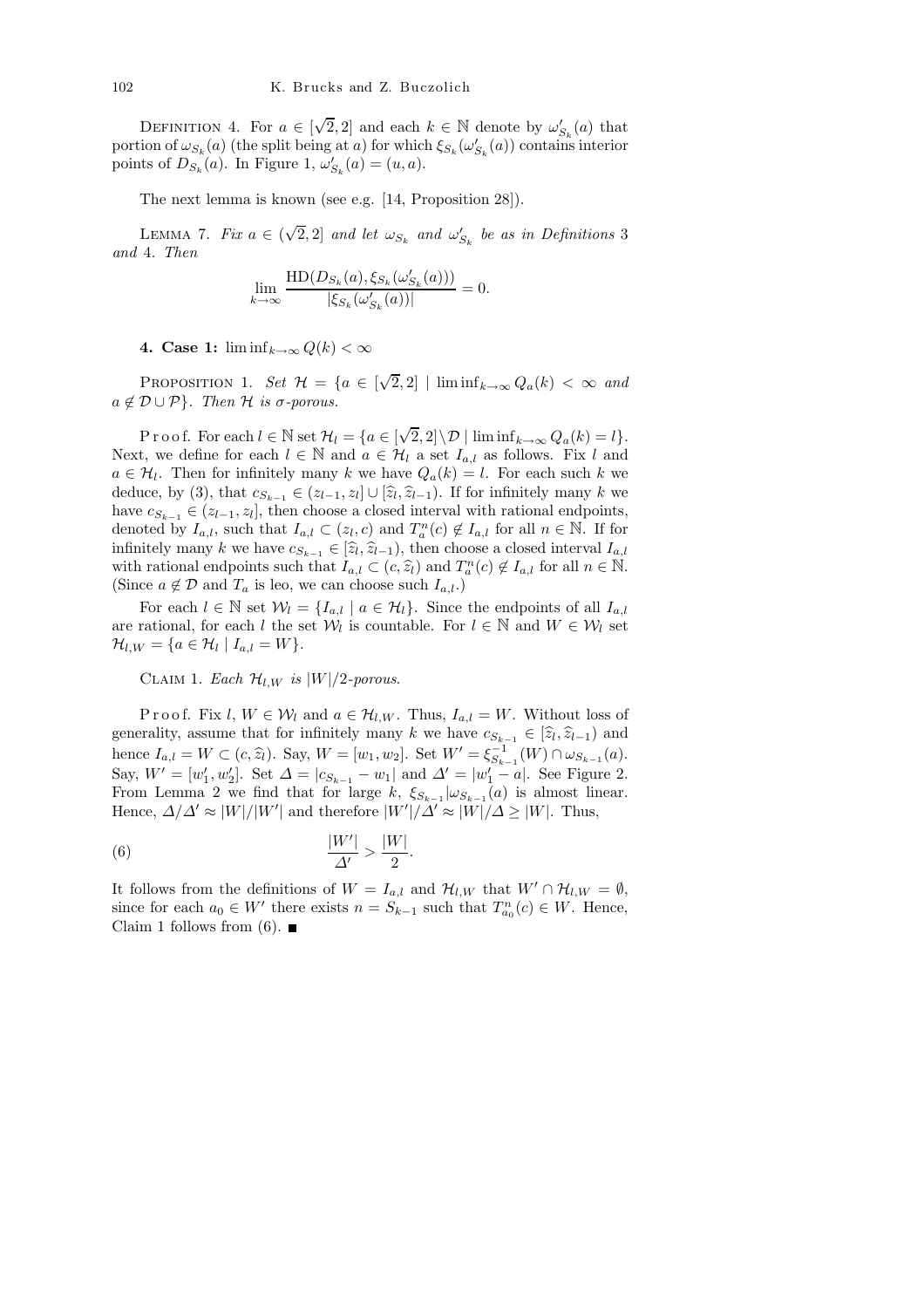

Fig. 2. Construction of  $W = I_{a,l}$  and  $W'$ 

Lastly, as  $\mathcal{H} = \bigcup_{l \in \mathbb{N}} \bigcup_{W \in \mathcal{W}_l} \mathcal{H}_{l,W}$ , we see that  $\mathcal{H}$  is  $\sigma$ -porous.

5. Substantial and co-substantial cuts. In this section we first give the definition of the key concepts of the next section, the substantial and co-substantial cuts.

We also discuss two algorithms: the greedy and the substantial algorithm. They both can help one to find long stretches and they are behind the dynamics of our proof; in fact, the arguments of the next section can be used to verify that the substantial cut algorithm indeed works. However, we give this idea to help the reader understand the technical details of the next section and the dynamics behind those technicalities.

In this section we assume that  $a \in \mathcal{I}$  is fixed, that is,  $a \in [\sqrt{2}, 2]$  and  $\lim_{k\to\infty} Q_a(k) = \infty$ . We will also assume that  $\varepsilon$  is a small positive constant.

First we give the definitions of substantial and co-substantial cuts.

DEFINITION 5. We call a cutting time  $S_k$  a substantial cutting time provided that  $|c - c_{S_k}| \leq 3|c - c_{S_{k-1}}|$ .

REMARK. As  $\lim_{k\to\infty} Q(k) = \infty$ , it follows from (3) and (5) that there are infinitely many substantial cuts. If, additionally,  $Q(k)$  is eventually nondecreasing, then it follows from [7, Lemma 2.4] that there exists  $K \in \mathbb{N}$  such that for all  $k \geq K$ , the cut  $S_k$  is a substantial cut.

DEFINITION 6. We call a cutting time  $S_k$  a co-substantial cutting time provided that  $|c - c_{S_{Q(k)}}| \leq 3|c - c_{S_{k-1}}|$ .

Next we give an informal discussion of a greedy algorithm. We make the notion precise in Definition 7. Proposition 2 uses the greedy algorithm to produce long stretches. However, long stretches alone are not enough for our porosity result, Theorem 1, and hence we modify the greedy algorithm to obtain the substantial cut algorithm.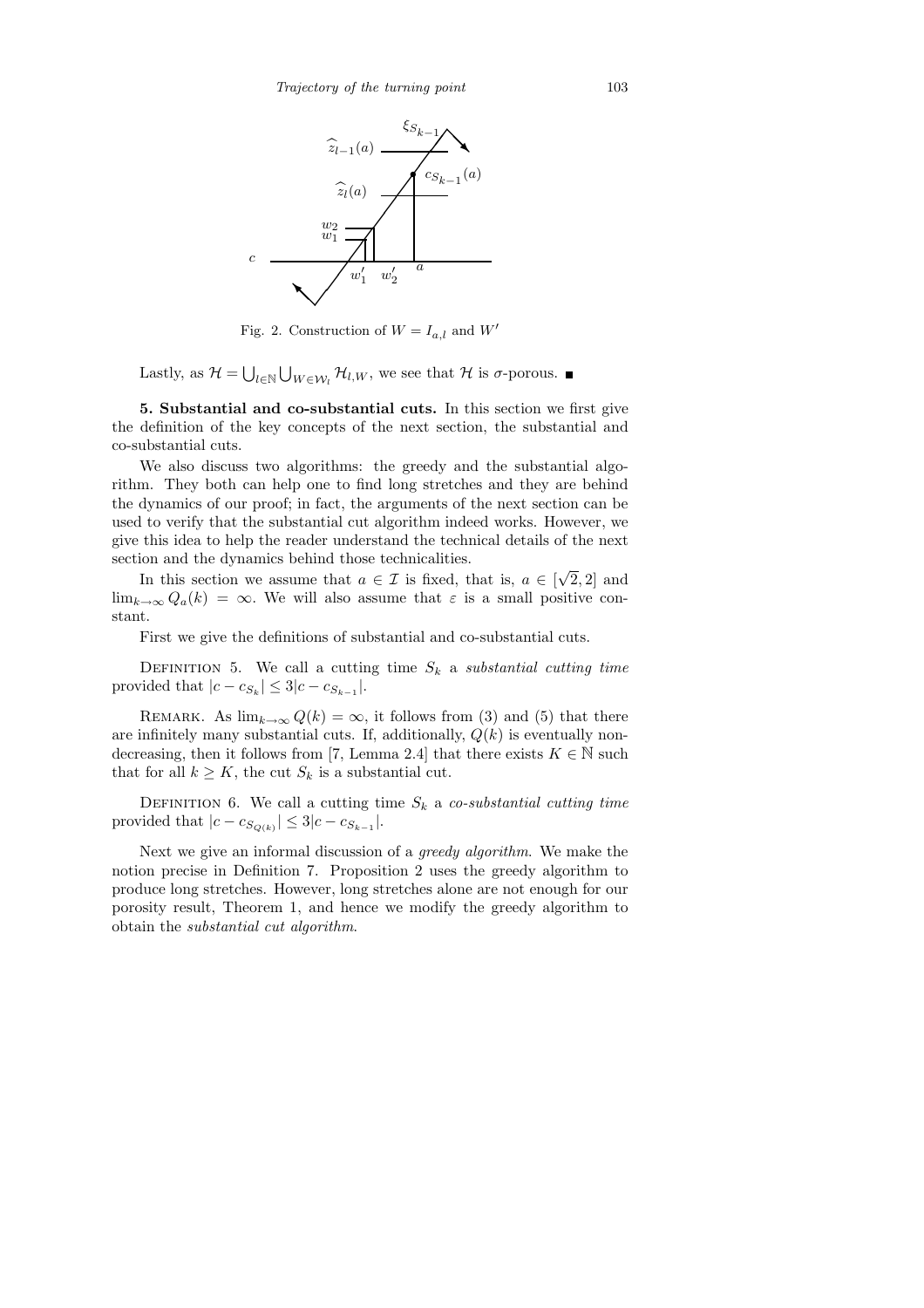Assume  $S_{k_0}$  is a cutting time and  $J_0 = [z_{k_0-1}, c]$  and  $l_0 = S_{k_0}$ . Then  $T_a^{l_0}(J_0) = D_{S_{k_0}} = [c_{S_{k_0}}, c_{S_{Q(k_0)}}].$  Our target is to find an  $m > l_0$  and an interval  $I \subset J_0$  such that  $T_a^m |I$  is monotone and  $|T_a^m(I)| > \varepsilon$ . Since  $T_a$  is les it is clear that such an interval exists; the question is how to find it. This is where we can use the greedy algorithm. The interval  $J_0$  consists of two pieces  $J_0^1 = [z_{k_0}, c]$  and  $J_0^2 = [z_{k_0-1}, z_{k_0}]$  such that  $T_a^{l_0}(J_0^1) = [c_{S_{k_0}}, c]$  and  $T_a^{l_0}(J_0^2) = [c, c_{S_{Q(k_0)}}]$ . Since  $T_a^{l_0+1}$  is not monotone on  $J_0$  we need to choose one of these pieces and we make a "greedy choice", that is, we take the bigger piece (i.e., the piece for which  $T_a^{l_0}(J_0^i)$  is bigger), and call this piece  $J_1$ . Thus we set  $J_1 = [z_{k_0}, c]$  and  $t = k_0$  if  $|c - c_{S_{k_0}}| \ge |c - c_{s_{Q(k_0)}}|$  and  $J_1 = [z_{k_0-1}, z_{k_0}]$ and  $t = Q(k_0)$  otherwise. Clearly, if we set  $l_1 = l_0 + S_{Q(t+1)}$ , then  $T_a^{l_1} | J_1$  is monotone and  $T_a^{l_1}(J_1) = [c_{S_{t+1}}, c_{S_{Q(t+1)}}]$ . Then  $J_1$  can be split into two pieces  $J_1^1$  and  $J_1^2$  such that  $T_a^{l_1}(J_1^1) = [c_{S_{t+1}}, c]$  and  $T_a^{l_1}(J_1^1) = [c, c_{S_{Q(t+1)}}]$ . Again we are greedy and choose  $J_2 = J_1^1$  if  $|c - c_{S_{t+1}}| \ge |c - c_{S_{Q(t+1)}}|$  and  $J_2 = J_1^2$ otherwise. We keep repeating this procedure to obtain a nested sequence of intervals  $J_0 \supset J_1 \supset \ldots \supset J_n \supset \ldots$  Then for some large n we set  $I = J_n$  and  $m = l_n$  to obtain  $|T_a^m(I)| > \varepsilon$ .

Considering  $T_a^{l_n}(J_n)$ , there is a corresponding greedy algorithm which describes movements between levels in the Hofbauer tower, corresponding to cutting times. For this algorithm, we are interested in which levels of the tower are visited and hence the algorithm is given as a function from N into the cutting times  $\{S_k\}$ . This algorithm is different from the usual action on the tower as described for example in [4].

DEFINITION 7. Fix  $m \geq 0$ . Define  $G_m : \mathbb{N} \to \{S_k\}$  by  $G_m(1) = S_m$  and if  $G_m(n) = S_t$ , then

$$
G_m(n+1) = \begin{cases} S_{t+1} & \text{if } |c - c_{S_{t+1}}| \ge |c - c_{S_{Q(t+1)}}|, \\ S_{Q(t+1)} & \text{else.} \end{cases}
$$

We call this algorithm the *greedy algorithm*. The name comes from the fact that at each cut we are greedy and take the larger piece of  $[c_{S_{t+1}}, c_{S_{O(t+1)}}]$ .

Lemma 8 is a technical lemma used in Proposition 2 and elsewhere in the paper.

LEMMA 8. Let  $S_k$  be a substantial cut (resp. a co-substantial cut) with  $Q(k) > 6$ . Then  $|c - c_{S_k}| < |c - c_{S_{Q(k)}}|$  (resp.  $|c - c_{S_{Q(k)}}| < |c - c_{S_k}|$ ).

P r o o f. We have  $|c_{S_k} - c_{S_{Q(k)}}| > 8|c - c_{S_{k-1}}|$ , since  $Q(k) > 6$ . The lemma now follows from the definition of a substantial cut (co-substantial  $cut$ ).

PROPOSITION 2. Let  $S_k$  be a cutting time and fix  $\delta < \min\{|c - c_1|,$  $|c - c_2|$ . Set  $H_1 = [c, c_{S_{Q(k)}}]$  and  $H_2 = [c, c_{S_k}]$ . Then for  $i \in \{1, 2\}$ , there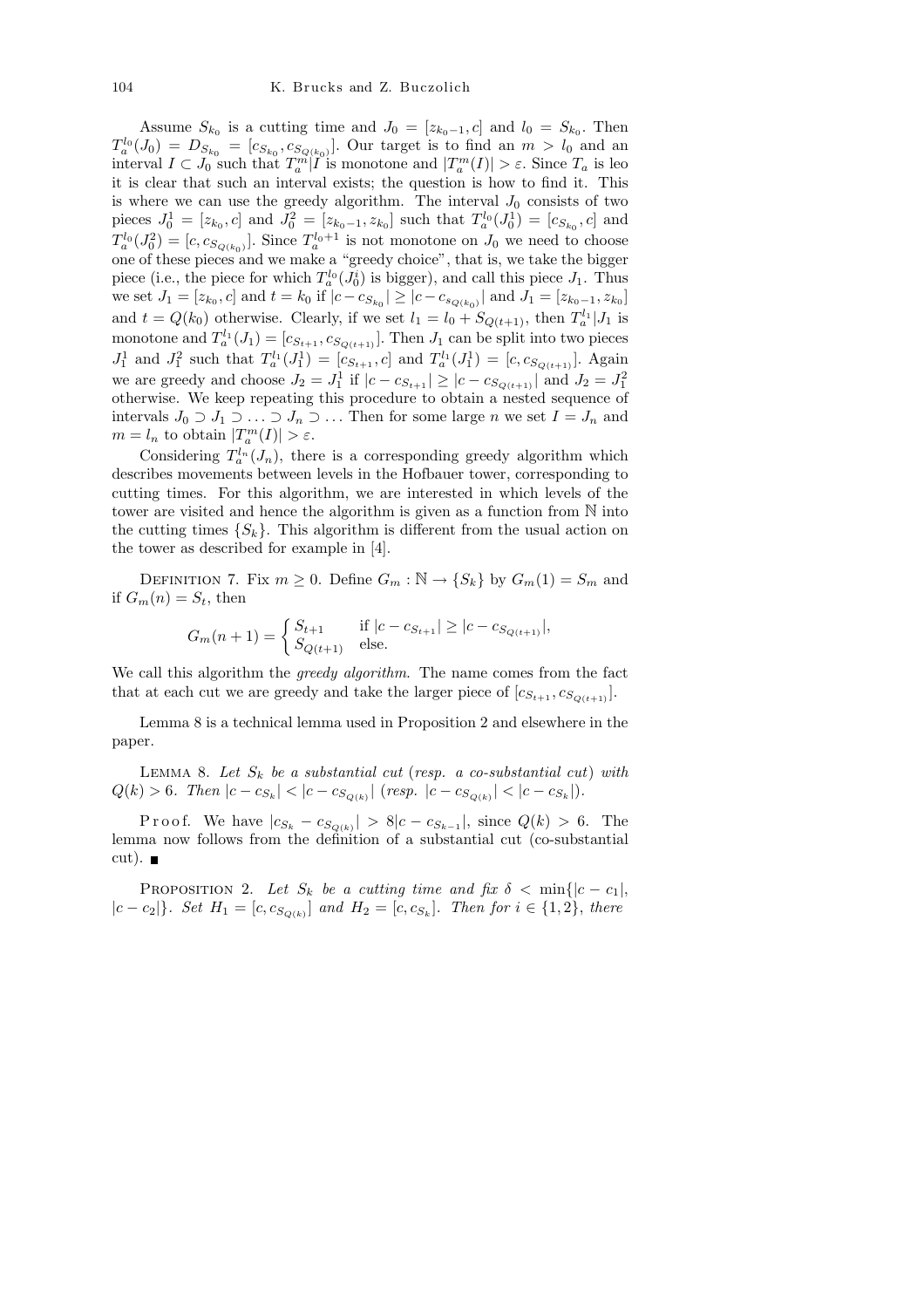exist a closed interval  $I_i \subset H_i$  and  $l_i \geq 1$  such that

- $T_a^{l_i} | I_i$  is monotone, and
- $\bullet$   $|T_a^{l_i}(I_i)| > \delta$ .

Moreover, when  $S_k$  is a substantial cut with  $Q(k) > 6$ , then  $1 \leq l_1 \leq S_{k-1}$ .

Proof. For  $i = 1$ , set  $G = G_{S_{Q(k)}}$  and for  $i = 2$ , set  $G = G_{S_k}$ .

CLAIM 1. Fix  $i \in \{1, 2\}$ . If  $G(n) = S_m$  with  $Q(m + 1) > 1$ , then  $|c - c_{G(n)}| < |c - c_{G(n+1)}|$ .

Proof. Since  $Q(m+1) > 1$ , we have  $S_{Q(m+1)} > S_1 = 2$  and hence  $a^{S_{Q(m+1)}} > 2$ . But  $a^{S_{Q(m+1)}} > 2$  implies that  $|c_{S_{m+1}} - c_{S_{Q(m+1)}}| > 2|c - c_{S_m}|$ . It is now easy to check that the claim holds by the definition of  $G$ .

Assume that  $i = 1$ ; the case  $i = 2$  is similar. If, when applying the greedy algorithm G, we arrive at a level of the tower  $S_m$  with  $Q(m+1) \in \{0,1\}$  then we are done since either  $|c - c_1|$  or  $|c - c_2|$  is contained in  $D_{S_{m+1}}$ .

Since  $\lim_{k\to\infty} Q(k) = \infty$ , there exists  $t \geq 1$  such that  $|c - c_{S_{Q(k)+t}}| <$  $|c - c_{S_Q(k)}|$ . Hence, if we have the condition " $Q(m+1) > 1$ " when applying the greedy algorithm, then (due to Claim 1) we cannot get to a level in the tower above  $S_{Q(k)+t}$ . Thus, we arrive at any level of the tower at most once until we arrive at  $D_2$  or  $D_1$ , in which case we are done. If  $S_k$  is a substantial cut and  $Q(k) > 6$ , then by Claim 1 and Lemma 8 we cannot return to level  $S_k$  and hence cannot get above this level. Therefore  $l_1 \leq S_{k-1}$ .

As previously remarked, for our porosity estimate we need more than just to find a long stretch. Assume that we have a small number  $\tilde{\eta} > 0$ given in advance and we also have a  $k_0$  such that  $S_{k_0}$  is a substantial cut and we want to find an interval  $I \subset [c, c_{S_{Q(k_0)}}]$  and an  $l \geq 1$  such that  $T_a^l|_I$  is monotone,  $|T_a^l(I)| > \varepsilon$  and  $|I| > \widetilde{\eta} \widetilde{E}_I$  where  $\widetilde{E}_I$  is the length of the shortest closed interval containing both  $I$  and  $c_{S_{k_0}}$ . For our porosity estimates we need  $|I| \geq \tilde{\eta}E_I$ , which we call the *metric assumption* for our porosity estimates; this assumption roughly means that we not only want an interval on which we have a long stretch, but we want the length of this interval to be sufficiently large, compared to its distance from  $c_{S_{k_0}}$ . Of course, the best situation is when this interval is a central branch (which we can have if  $a \notin \mathcal{I}$ ), but for  $a \in \mathcal{I}$  finding such intervals is more difficult. In an algorithm which we call the substantial cut algorithm, as in the greedy algorithm, we will define a nested sequence of intervals  $J_0 \supset J_1 \supset \ldots \supset J_n \supset \ldots$  such that for a sequence  $l_0 = S_{k_0} < l_1 < \ldots < l_n < \ldots$ ,  $T_a^{l_n} | J_n$  is monotone and  $T_a^{l_n}(J_n)$ corresponds to a cutting time level of the Hofbauer tower,  $J_0 = [\alpha_0, \beta_0]$  with  $T_a^{S_{k_0}}(\alpha_0) = c_{S_{k_0}}$  and  $T_a^{S_{k_0}}(\beta_0) = c_{S_{Q(k_0)}}$ . For a large value of n we will be able to choose  $I = T_a^{S_{k_0}}(J_n)$ .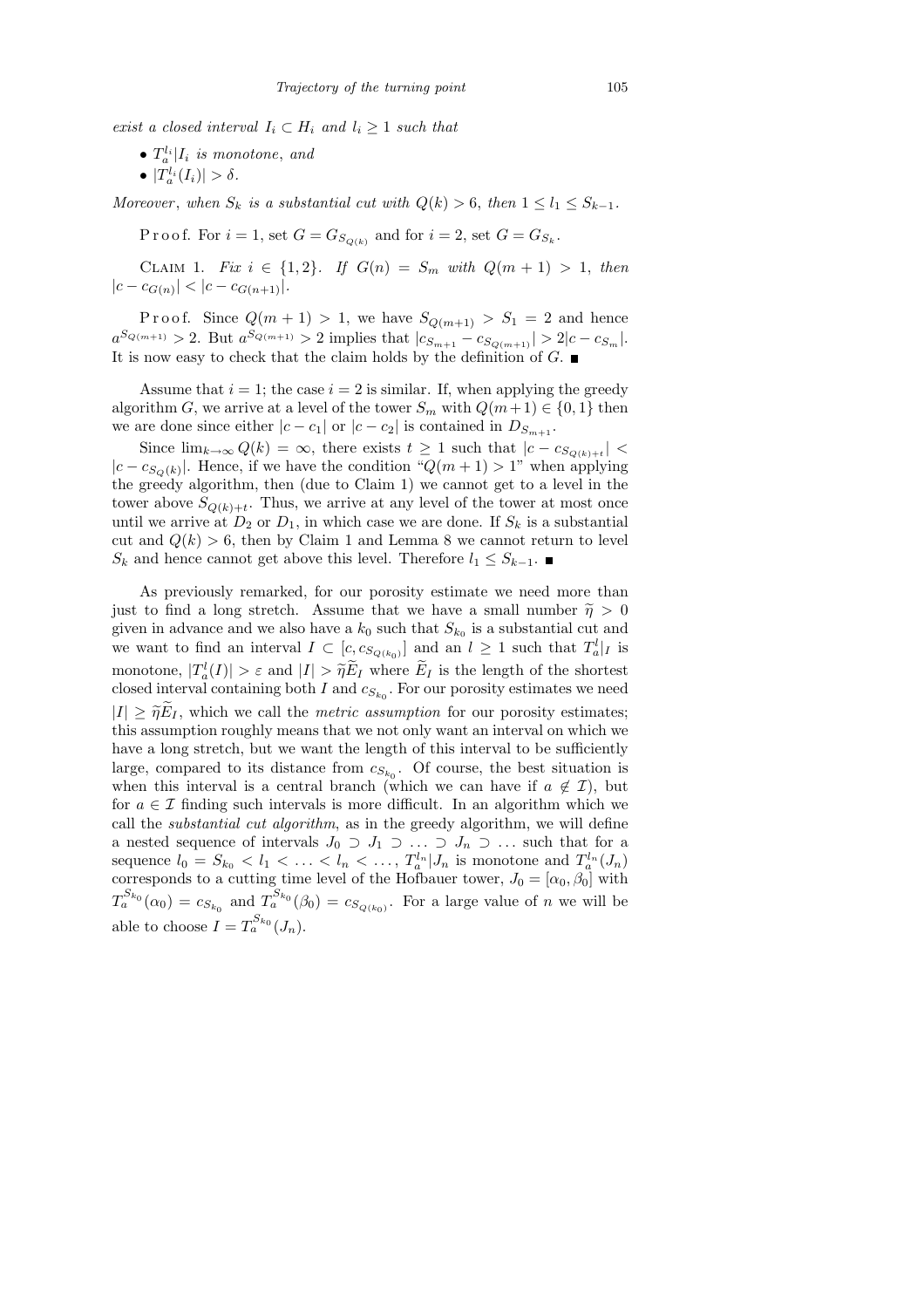To understand the dynamics behind the next technical section we need to see how the greedy algorithm is modified, that is, how we define  $J_{n+1}$  by selecting a proper piece of  $J_n$ .

Assume  $J_n = [\alpha_n, \beta_n]$ ; we chose our notation so that  $\alpha_n$  is closer to  $\alpha_0$  than  $\beta_n$ . To satisfy our metric assumption we will have to control our greed and sometimes we will have to keep the shorter piece of  $J_n$  in order to stay sufficiently close to  $\alpha_0$ . To be more precise assume that  $T_a^{l_n}(J_n) =$  $[c_{S_t}, c_{S_{Q(t)}}]$  for an integer t. If  $T_a^{l_n}(\alpha_n) = c_{S_{Q(t)}}$  we say that we are in a *co-active situation*. Otherwise, when  $T_a^{l_n}(\alpha_n) = c_{S_t}$ , we are not in a co-active situation. Choose  $\gamma_n \in [\alpha_n, \beta_n]$  such that  $T_a^{l_n}(\gamma_n) = c$ . In the non-co-active case we check whether the cut at  $[c_{S_t}, c_{S_{Q(t)}}]$  is substantial or not; if it is then we set  $J_{n+1} = [\gamma_n, \beta_n]$  (that is, we are greedy and keep the longer piece; recall Lemma 8); if it is not a substantial cut then we set  $J_{n+1} = [\alpha_n, \gamma_n]$  (that is, in order to satisfy the metric assumption we choose the piece closer to  $\alpha_0$ even if it is smaller than the other piece; since we do not have a substantial cut this smaller piece is still relatively long). In the co-active case we check whether the cut at  $[c_{S_t}, c_{S_{Q(t)}}]$  is co-substantial or not; if it is then we set  $J_{n+1} = [\gamma_n, \beta_n]$  (that is, we are greedy and keep the longer piece); if it is not a co-substantial cut then we set  $J_{n+1} = [\alpha_n, \gamma_n]$  (that is, in order to satisfy the metric assumption we choose the piece closer to  $\alpha_0$  even if it is smaller than the other piece; since we do not have a co-substantial cut this smaller piece is still relatively long).

Next we give a formal definition of the substantial cut algorithm.

Let  $k_0 \in \mathbb{N}$  be fixed and assume  $S_{k_0}$  is a substantial cut. Set  $\Gamma(0) = 0$ ,  $J_0 = [z_{k_0-1}, c]$  and  $l_0 = S_{k_0}$ . (The auxiliary function  $\Gamma$  tells us whether we are at a co-active  $(\Gamma = 1)$  or a non-co-active  $(\Gamma = 0)$  cut.) Then  $T_a^{l_0}(J_0) =$  $D_{S_{k_0}} = [c_{S_{k_0}}, c_{S_{Q(k_0)}}],$  and  $T_a^{l_0}|J_0$  is monotone. Let  $J_1 \subset J_0$  be such that  $T_a^{l_0}(J_1) = [c, c_{S_{Q(k_0)}}]$ . Set  $k_1 = Q(k_0) + 1$  and  $l_1 = S_{k_0} + S_{Q(k_1)}$ . Then  $T_a^{l_1}(J_1) = D_{S_{k_1}} = [c_{S_{k_1}}, c_{S_{Q(k_1)}}],$  and  $T_a^{l_1}|J_1$  is monotone. Set  $\Gamma(1) = 1$ .

Assume that  $n \geq 1$  and that we have constructed finite sequences  $\{ \Gamma(i) \}_{i=0}^n$ ,  $\{k_i\}_{i=0}^n$ ,  $\{l_i\}_{i=0}^n$ , and closed nested intervals  $J_0 \supset J_1 \supset \ldots \supset J_n$ such that

- $T_a^{l_i} | J_i$  is monotone for  $0 \le i \le n$ ,
- $T_a^{l_i}(J_i) = D_{S_{k_i}}$  for  $0 \le i \le n$ ,
- $l_i = l_{i-1} + S_{Q(k_i)}$  for  $1 \le i \le n$ ,
- $k_i \in \{k_{i-1}+1, Q(k_{i-1})+1\}$  for  $1 \leq i \leq n$ ,
- $k_i = k_{i-1} + 1 \Rightarrow T_a^{l_{i-1}}(J_i) = [c, c_{S_{k_{i-1}}}]$  for  $1 \le i \le n$ ,
- $k_i = Q(k_{i-1}) + 1 \Rightarrow T_a^{l_{i-1}}(J_i) = [c, c_{S_{Q(k_{i-1})}}]$  for  $1 \le i \le n$ , and
- $\Gamma(i)$  tells us whether the cut at  $S_{k_i}$  is co-active or not.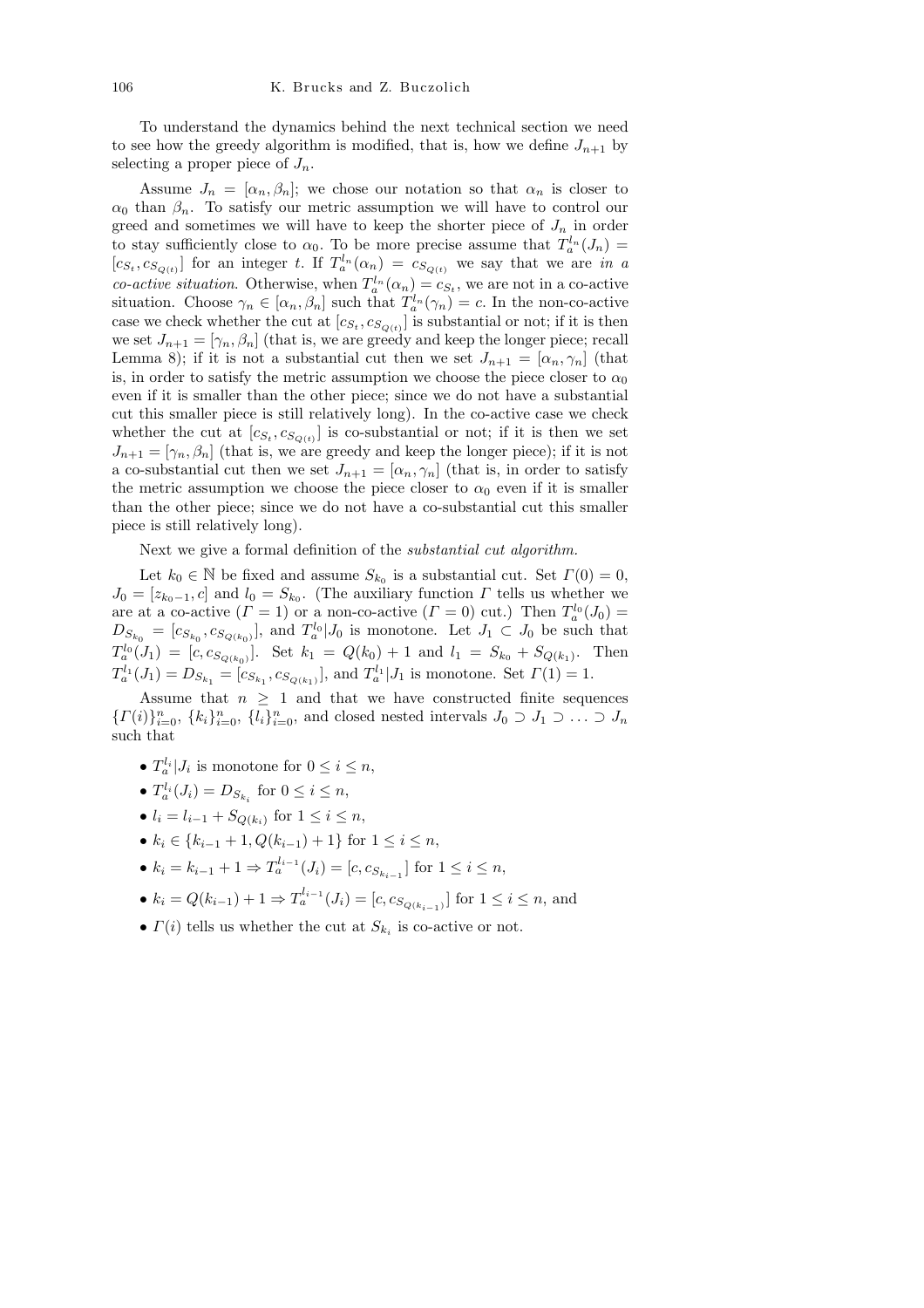We want to define  $k_{n+1}$ ,  $l_{n+1}$ , and  $J_{n+1}$ . There are two options, which we call Option A and Option B.

OPTION A. Set  $k_{n+1} = k_n + 1$  and  $l_{n+1} = l_n + S_{Q(k_{n+1})}$ . Let  $J_{n+1} \subset J_n$ be such that  $T_a^{l_{n+1}} | J_{n+1}$  is monotone and  $T_a^{l_{n+1}} (J_{n+1}) = D_{S_{k_{n+1}}}$ .

OPTION B. Set  $k_{n+1} = Q(k_n) + 1$  and  $l_{n+1} = l_n + S_{Q(k_{n+1})}$ . Let  $J_{n+1} \subset J_n$ be such that  $T_a^{l_{n+1}} | J_{n+1}$  is monotone and  $T_a^{l_{n+1}} (J_{n+1}) = D_{S_{k_{n+1}}}$ .

If  $\Gamma(n)=0$  and  $S_{k_n}$  is substantial (resp. not substantial) then set  $\Gamma(n+1)$  $= 1$  and use Option B (resp. set  $\Gamma(n + 1) = 0$  and use Option A) to define  $k_{n+1}, l_{n+1}, \text{ and } J_{n+1}.$ 

If  $\Gamma(n) = 1$  and  $S_{k_n}$  is co-substantial (resp. not co-substantial) then set  $\Gamma(n+1) = 1$  and use Option A (resp. set  $\Gamma(n+1) = 0$  and use Option B) to define  $k_{n+1}$ ,  $l_{n+1}$ , and  $J_{n+1}$ .

The above definition of  $\Gamma(n+1)$  explains our name for the function  $\Gamma$ . If  $\Gamma(n) = 1$ , then we need to check whether the cut at  $S_{k_n}$  is co-substantial or not (co-active case). If  $\Gamma(n) = 0$ , then we need to check whether the cut at  $S_{k_n}$  is substantial or not (non-co-active case).

If for some j we have  $|D_{S_{k_j}}| > \varepsilon$ , then the algorithm terminates at this step and  $J_j$  can be chosen as  $I^j$ , and  $l_j$  as m.

It is worthwhile to compare the substantial cut algorithm and the greedy algorithm after this formal definition.

Assume  $k_n$ ,  $l_n$ , and  $J_n$  are defined. Recall that  $D_{S_{k_n}} = [c_{S_{k_n}}, c_{S_{Q(k_n)}}]$ . During the greedy algorithm we use Option A if  $|c - c_{S_{k_n}}| \geq |c - c_{S_{Q(k_n)}}|$ and Option B otherwise. This means that we are greedy, we always want to follow the "larger piece" at each cut.

In the substantial cut algorithm, to satisfy the metric assumption (that is, we need the long stretch relatively close to  $c$ ) we allow the use of Option A for nonsubstantial cuts. At nonsubstantial cuts it may still happen that  $|c - c_{S_{k_n}}| < |c - c_{S_{Q(k_n)}}|$ , but at these steps, to obtain the metric estimate, we limit our "greed" and choose the piece which stays close to c. Studying the proof of Lemma 12 of Section 6 one can verify that being nongreedy at these steps yields the desired estimate for the metric assumption.

Finally, we show that substantial cuts are interesting for other reasons as well. It is obvious that at a cutting time  $|D_{S_k}|$  can be arbitrarily small. On the other hand, for substantial cuts we have:

LEMMA 9. Let  $S_k$  be a substantial cut and set  $\delta = \min\{|c - c_j| \mid 1 \leq j\}$  $\leq 6$ . Then

(7)  $|D_{S_k}| \geq a^{-S_{k-1}}\delta$ .

Proof. If  $Q(k) \leq 6$ , then (7) follows from (5), the definition of  $\delta$ , and  $a^{-S_{k-1}} < 1$ . Assume that  $Q(k) > 6$ . Then, from Proposition 2, there exist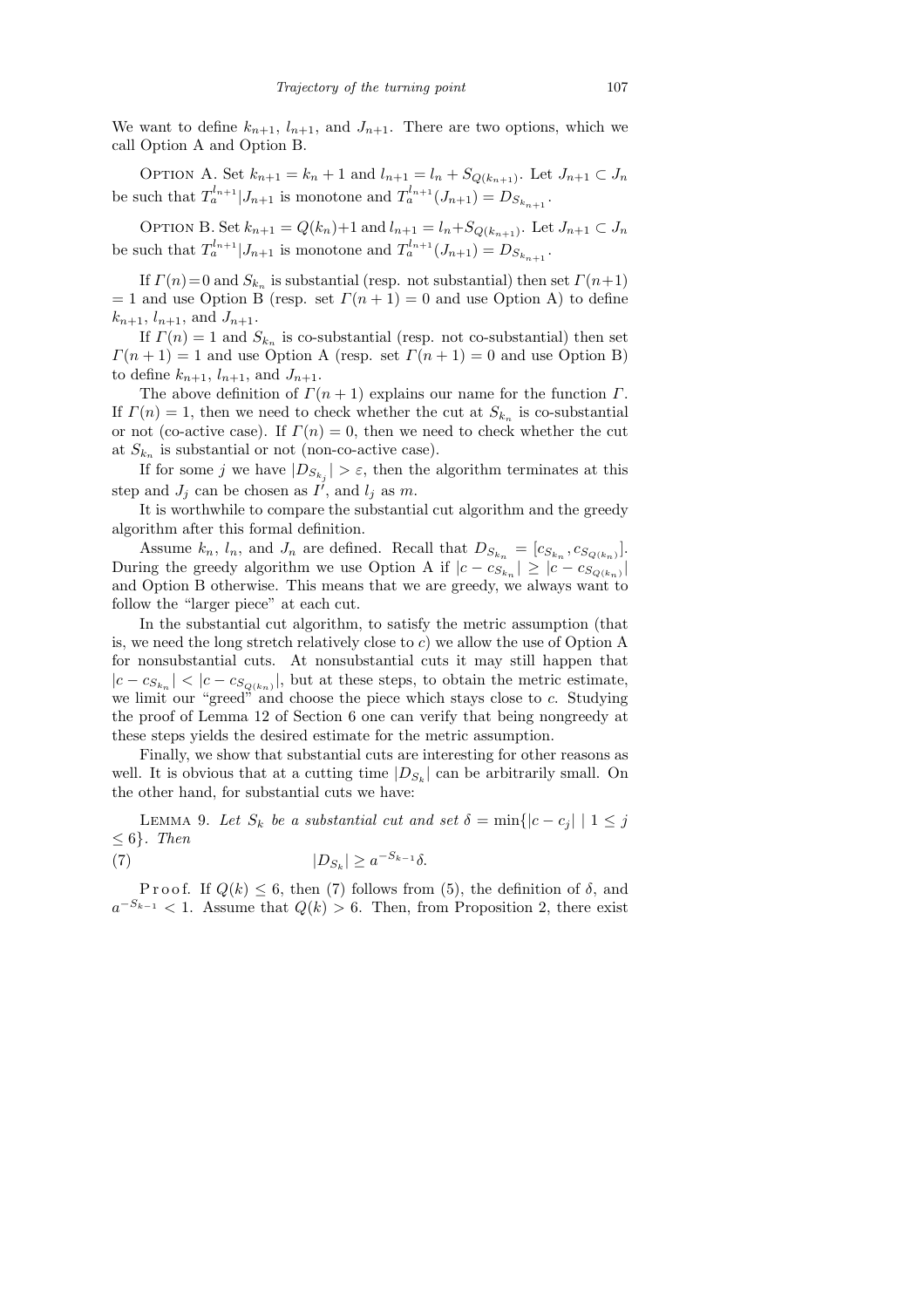$L \subset D_{S_k}$  and  $l \leq S_{k-1}$  such that  $T_a^l | L$  is monotone and  $|T_a^l(L)| > \delta$ . Now,  $L \subset D_{S_k}, a^l |L| \geq \delta$ , and  $l \leq S_{k-1}$  imply the result.

6. Tools for the case  $\lim_{k\to\infty} Q(k) = \infty$ . Throughout this section  $a \in \mathcal{I}$  is fixed; recall  $a \in (\sqrt{2}, 2)$ . In this section we give the technical details of the estimates corresponding to this case. Behind the "dynamics" of our argument there is the substantial cut algorithm. Our argument is based on induction; the key result of this section is Proposition 3 which roughly states that if we can find a sufficiently long stretch with good metric estimates for all suitable "lower level" substantial and co-substantial cuts in the Hofbauer tower, then we can find the required long stretch at the "next level" as well.

Choose  $K_1 \in \mathbb{N}$  such that

- $k > K_1$  and  $l' \ge \min\{Q(k+1), Q(Q(k)+1)\}\$ imply that  $S_{Q(l')} \ge 20$ ,
- $k > K_1$  implies that  $Q(k) > 100$ .

As  $a > \sqrt{2}$ , we have  $a^{S_{Q(l')}} > 2^{10} > 1000$  for l' satisfying the above inequality. Since  $a \notin \mathcal{P}$ , there exists  $\varepsilon_1 > 0$  such that  $|c_{S_k} - c_{S_{Q(k)}}| > \varepsilon_1$  for  $k \leq K_1$ . Also, throughout this section we assume that  $0 < \varepsilon < \min\{|c - c_1|, |c - c_2|,$  $\varepsilon_1/2$ } is fixed and  $\eta \in (0, 1/2)$ .

In the next definition we introduce auxiliary points  $y_k$  and  $\overline{y}_k$  for substantial cuts. These points will help us in our induction for the estimates needed for the metric assumption; we will use them to show that if we have good metric properties at "lower levels" of the tower then we have good properties at the "next level" as well.

DEFINITION 8. If  $S_k$  is a substantial cut for  $T_a$ , define  $y_k$  to be the unique point on the same side of c as  $c_{S_k}$  such that  $|y_k - c| = 4a^{-S_{Q(k)}}|c - c_{S_{Q(k)}}|$ . The point  $\overline{y}_k$  is defined similarly to  $y_k$  but with  $|\overline{y}_k - c| = 2|y_k - c| =$  $8a^{-S_{Q(k)}}|c - c_{S_{Q(k)}}|$ . It is easy to check that  $y_k, \overline{y}_k \notin [c, c_{S_k}]$ .

The next definition will give our metric assumption (based on the auxiliary point  $y_k$ ) which we can use in our induction. The  $\varepsilon$ - $\eta$ -good substantial cuts will provide long stretches with good "metric properties".

DEFINITION 9. A substantial cut  $S_k$  is said to be  $\varepsilon$ - $\eta$ -good provided that there exist  $I \subset [c, c_{S_{Q(k)}}]$  and  $l \geq 1$  such that  $T_a^l | I$  is monotone,  $|T_a^l(I)| > \varepsilon$ , and  $|I| \geq \eta E_I$ , where  $E_I$  is the length of the shortest closed interval containing both  $y_k$  and I. (See Figure 3.)



Fig. 3. Construction of *E<sup>I</sup>*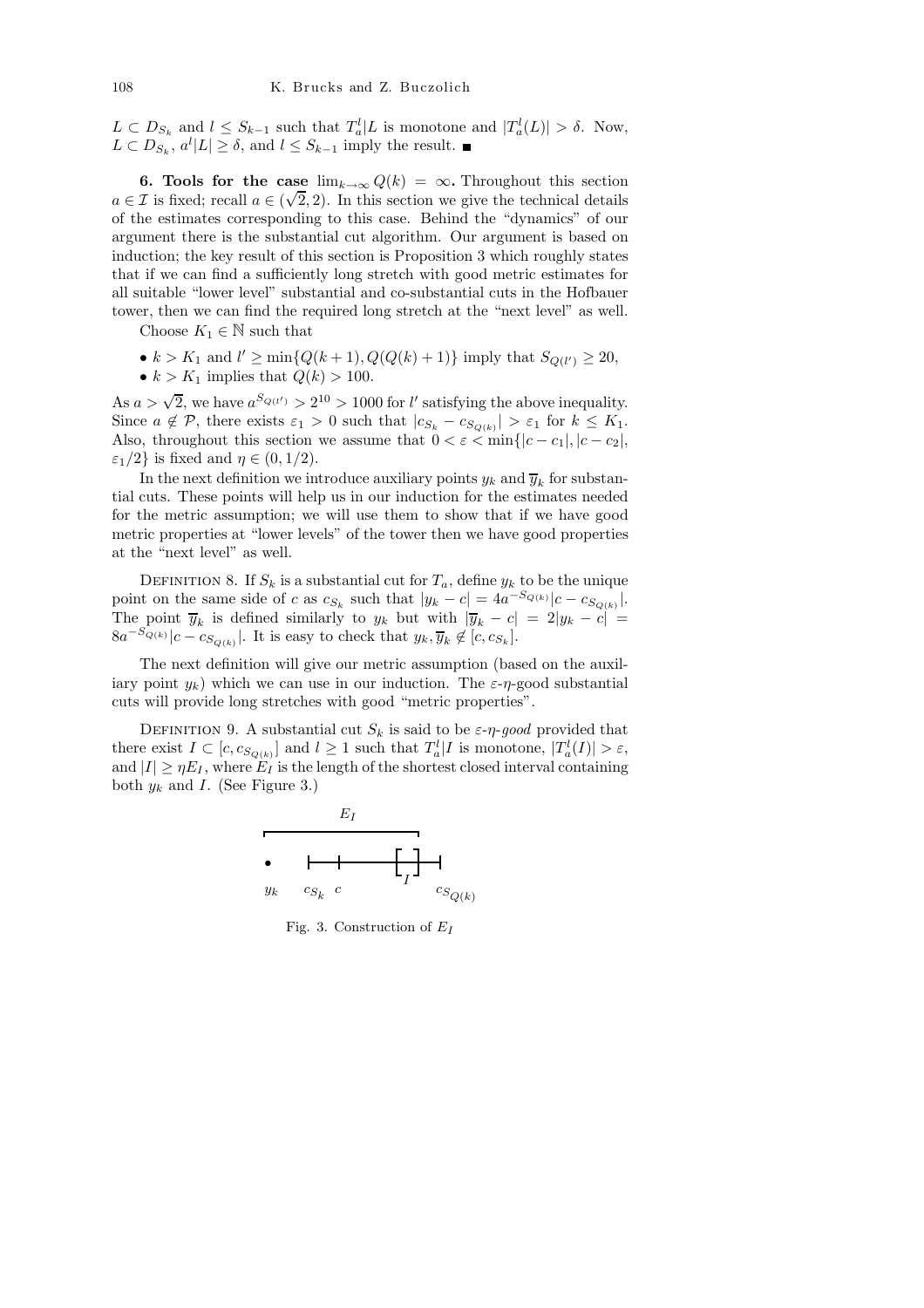DEFINITION 10. A substantial cut  $S_k$  is strongly  $\varepsilon$ -η-good provided there exist  $I \subseteq [c, c_{S_{Q(k)}}]$  and  $l \geq 1$  such that  $T_a^l | I$  is monotone,  $|T_a^l(I)| > \varepsilon$ , and  $|I| \geq \eta \overline{E}_I$ , where  $\overline{E}_I$  is the length of the shortest closed interval containing both  $\overline{y}_k$  and I.

The next three definitions are the co-substantial versions of the previous two.

DEFINITION 11. If  $S_k$  is a co-substantial cut for  $T_a$ , define  $y'_k$  to be the unique point on the same side of c as  $c_{S_{Q(k)}}$  with  $|y'_k - c| = 4a^{-S_{Q(k)}}|c - c_{S_k}|$ . The point  $\overline{y}'_k$  is defined similarly to  $y'_k$  but satisfies  $|\overline{y}'_k - c| = 2|y'_k - c|$  $8a^{-S_{Q(k)}}|c-c_{S_k}|$ . Again, it is easy to check that  $y'_k, \overline{y}'_k \notin [c, c_{S_{Q(k)}}]$ .

DEFINITION 12. A co-substantial cut  $S_k$  is said to be  $\varepsilon$ - $\eta$ -good provided there exist  $I \subset [c, c_{S_k}]$  and  $l \geq 1$  such that  $T_a^l | I$  is monotone,  $|T_a^l(I)| > \varepsilon$ , and  $|I| \geq \eta E_I$ , where  $E_I$  is the length of the shortest closed interval containing both  $y'_k$  and I.

DEFINITION 13. A co-substantial cut  $S_k$  is strongly  $\varepsilon$ -η-good provided there exist  $I \subset [c, c_{S_k}]$  and  $l \geq 1$  such that  $T_a^l | I$  is monotone,  $|T_a^l(I)| > \varepsilon$ , and  $|I| \geq \eta \overline{E}_I$ , where  $\overline{E}_I$  is the length of the shortest closed interval containing both  $\overline{y}'_k$  and I.

LEMMA 10. Let  $S_k$  be a substantial cut. Set  $p_0 = Q(k) + 1$  and  $q_0 =$  $Q(p_0)$ . If  $S_{p_0}$  is not a co-substantial cut, then there exists  $l \geq 1$  such that  $S_{q_0+l}$  is a substantial cut,  $L \equiv S_{q_0+l} = S_{q_0} + S_{Q(q_0+1)} + \ldots + S_{Q(q_0+l)} \leq S_{Q(k)},$ and  $S_{q_0+l'}$  is not a substantial cut for  $1 \leq l' < l$ .

What is the dynamics behind this lemma? In the next figure we show some levels of the Hofbauer tower. The top level corresponds to the cut at  $S_k$ . To satisfy our metric assumptions in the substantial cut algorithm we want to stay "close to"  $c_{S_k}$ , marked by an arrow. Of course, due to the substantial cut, we need to throw away the small piece containing  $c_{S_k}$ , and we follow the iterated  $T_a$  images of c instead (the other point marked by an arrow on the top level). At level  $S_{p_0}$  we mark by an arrow the  $T_a^{S_{q_0}}$  image of c, which actually equals  $c_{S_{Q(p_0)}}$ . This is the "co-endpoint" of the Hofbauer tower level at  $S_{p_0}$ . We now drop down to the bottom level in the figure,  $S_{Q(p_0)}$ , and we also picture the image of the level  $S_{p_0}$  as a subset of the bottom level. By our assumption we do not have a co-substantial cut at level  $S_{p_0}$ , that is, the "co-piece" of length  $\Delta$  is sufficiently long. Now, starting from the bottom level, we move up in the tower until at level  $S_{q_0+l}$  we have again a substantial cut. At the nonsubstantial cuts we just simply follow the piece which contains the  $c_{S_{q_0}+j}$  non-"co-endpoint",  $j = 1, \ldots, l-1$ ; these endpoints are marked by an arrow again. Finally, we have a substantial cut at level  $S_{q_0+l}$ , and the whole procedure starts again...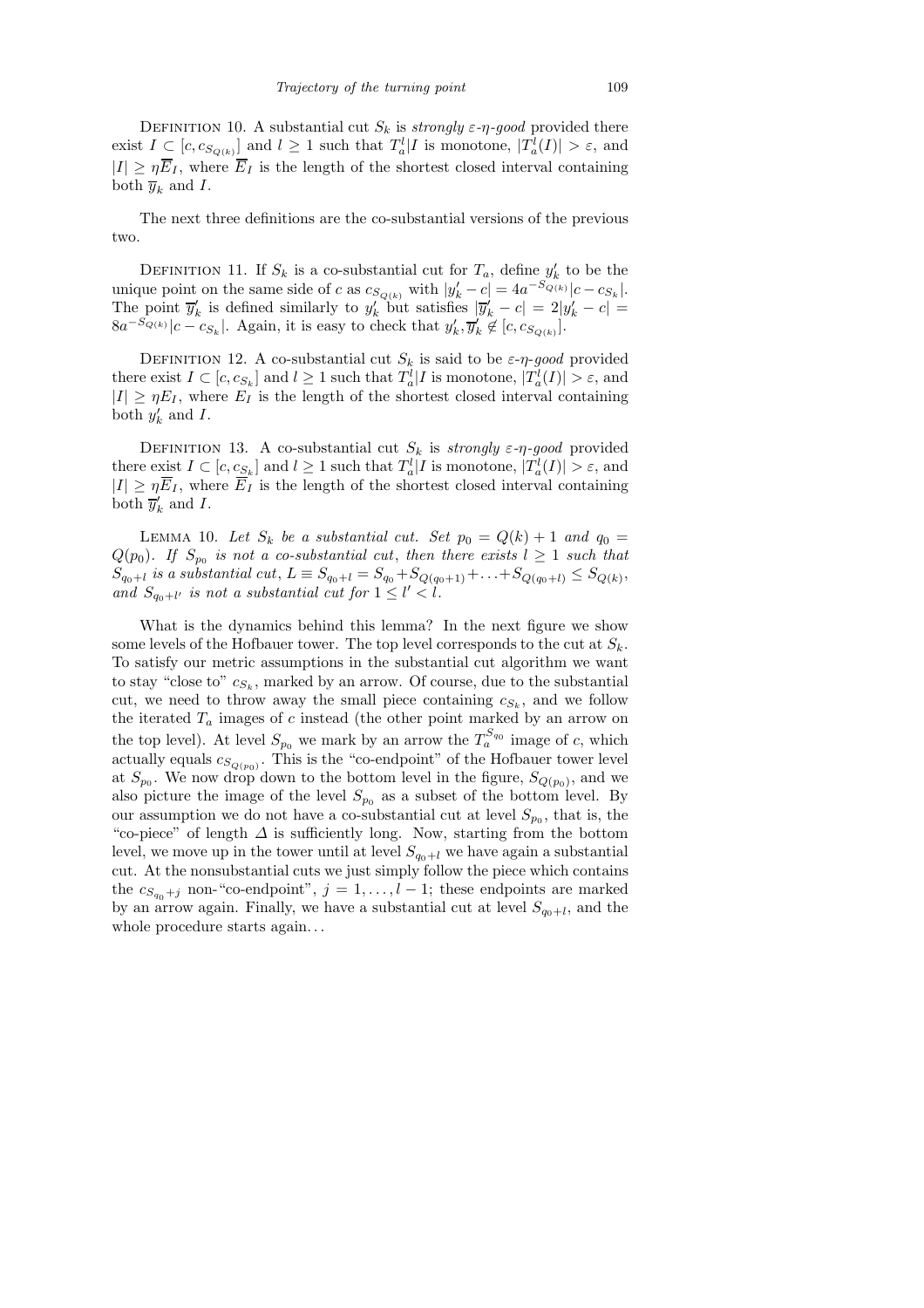

Fig. 4. Some Hofbauer tower levels

*Proof of Lemma 10.* Set  $\Delta = |c - c_{S_{Q(Q(k)+1)}}| = |c - c_{S_{q_0}}|$ . From (4),  $q_0 = Q(Q(k) + 1) \leq Q(k)$ . Since  $S_{p_0}$  is not a co-substantial cut, it follows that

∆ > 3|c − c<sup>S</sup>Q(k) (8) |.

Hence,  $q_0 < Q(k)$ , else  $q_0 = Q(k)$  and  $\Delta = |c - c_{S_{Q(k)}}|$ , contradicting (8). If there does not exist such an l, then  $|c - c_{S_{q_0+1}}| > 3|c - c_{S_{q_0}}| = 3\Delta$ ,  $|c - c_{S_{q_0+2}}| > 3|c - c_{S_{q_0+1}}| > 3^2\Delta, \ldots, |c - c_{S_{Q(k)}}| > 3^{Q(k)-q_0}\Delta, \text{ again}$ contradicting  $(8)$ .

LEMMA 11. Let  $S_k$  be a co-substantial cut with  $Q(k) \geq 6$ . Set  $p_0 = k + 1$ and  $q_0 = Q(p_0)$ . If  $S_{p_0}$  is not a co-substantial cut, then there exists  $l \geq 1$  such that  $S_{q_0+l}$  is a substantial cut,  $L = S_{q_0+l} = S_{q_0} + S_{Q(q_0+1)} + \ldots + S_{Q(q_0+l)} \leq$  $S_{Q(k)}$ , and  $S_{q_0+l'}$  is not a substantial cut for  $1 \leq l' < l$ .

P r o o f. Set  $\Delta = |c - c_{S_k}|$ . Since  $S_k$  is a co-substantial cut and  $Q(k) \geq 6$ , we have  $\Delta \geq |c - c_{S_{k-1}}|$  and thus, from (3),  $q_0 = Q(k+1) \leq Q(k)$ . Next,  $S_{p_0}$ not a co-substantial cut implies that  $|c - c_{S_{q_0}}| > 3\Delta$ , and  $S_k$  a co-substantial cut implies that  $|c - c_{S_{Q(k)}}| \leq \Delta$ ; thus  $q_0 = Q(k+1) < Q(k)$ . Again, if there does not exist such an l, then  $\Delta \geq |c - c_{S_{Q(k)}}| \geq 3^{Q(k)-q_0}|c - c_{S_{q_0}}| >$  $3^{Q(k)-q_0}$  3 $\Delta$ , a contradiction.

The next lemma shows that if in our substantial cut algorithm a substantial cut is not followed by a co-substantial cut and the later substantial cut (which exists by Lemmas 10 and 11) is  $\varepsilon$ - $\eta$ -good then the original substantial cut is strongly  $\varepsilon$ - $\eta$ -good.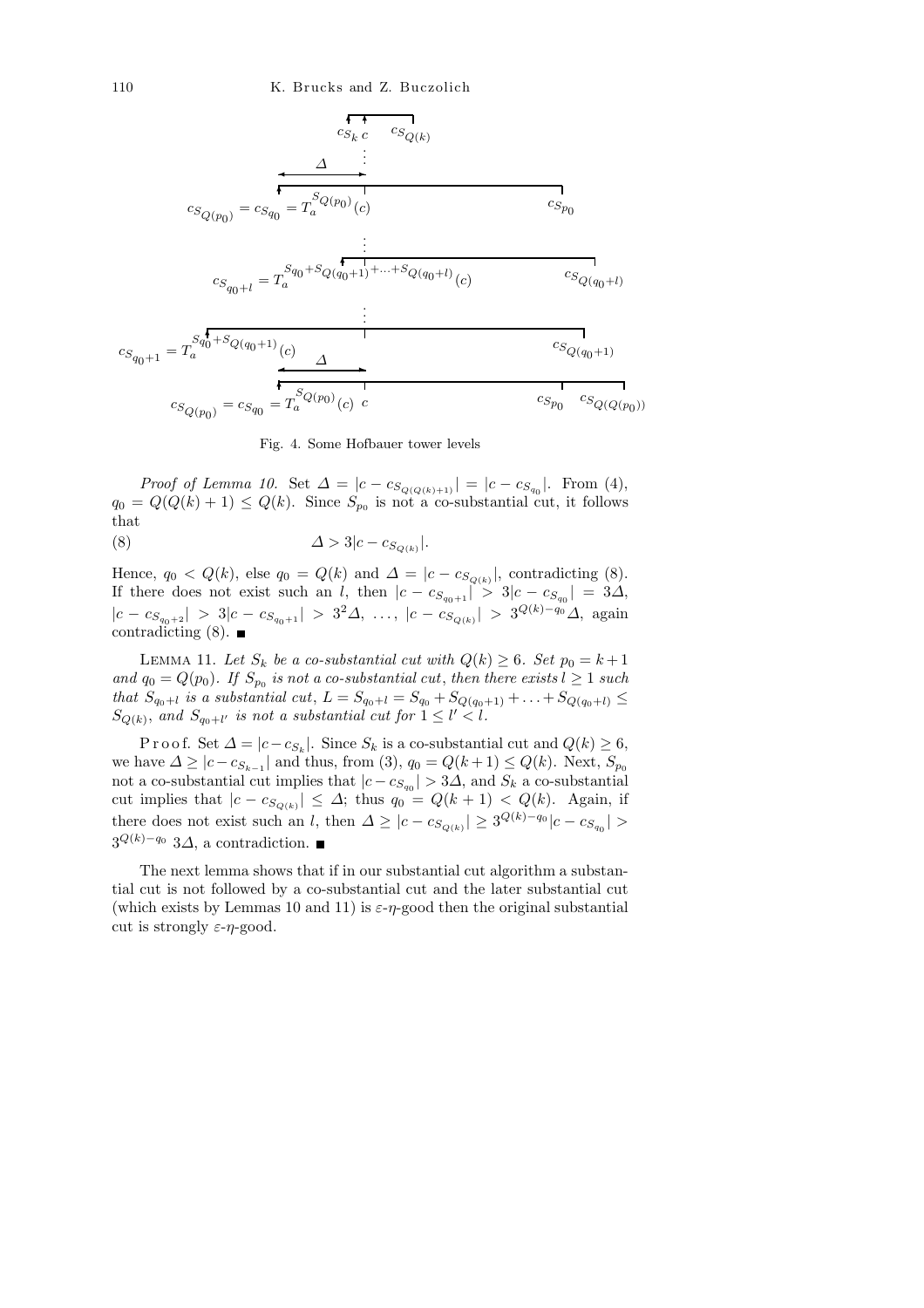LEMMA 12. Assume that  $k > K_1$ . If  $S_k$  is a substantial cut,  $S_{p_0}$  is not a co-substantial cut, where  $p_0 = Q(k) + 1$ , and  $S_{q_0+l}$  is  $\varepsilon$ - $\eta$ -good, where  $q_0 = Q(p_0)$  and l is as in Lemma 10, then the cut at  $S_k$  is strongly  $\varepsilon$ - $\eta$ -good.

Of course, the above lemma has a "co-substantial" version as well:

LEMMA 13. Assume that  $k > K_1$ . If  $S_k$  is a co-substantial cut,  $S_{p_0}$ is not a co-substantial cut, where  $p_0 = k + 1$ , and  $S_{q_0+l}$  is  $\varepsilon$ -η-good, where  $q_0 = Q(p_0)$  and l is as in Lemma 11, then the cut at  $S_k$  is strongly  $\varepsilon$ - $\eta$ -good.

Next we give the proof of Lemma 12 and in parenthetical remarks we show what should be modified for the proof of Lemma 13.

Proof. We use the notation of Lemma 10 (Lemma 11 for proving Lemma 13). Thus,  $S_{q_0} < S_{Q(k)}$  and  $l \ge 1$  is minimal such that  $S_{q_0+l}$  is a substantial cut.

Set  $C = c_{S_{Q(k)}}$ . (To prove Lemma 13 set  $C = c_{S_k}$ .) Let  $h = |c - C|$  and for  $0 \leq i \leq l$ , set  $h_i = |c - c_{S_{q_0+i}}|$ . Then

$$
(9) \t\t 3h < h_0 \t \text{and} \t 3h_{l'-1} < h_{l'}
$$

for  $1 \leq l' \leq l-1$ . From the definition of the  $z_k$ 's (see (1)) and the definition of  $q_0$  we deduce that either  $[c, C] \ni z_{q_0}$  or  $[c, C] \ni \hat{z}_{q_0}$ . Recall that  $L = C$ .  $S_{q_0+l}$ . Without loss of generality, assume that  $[c, C] \ni z_{q_0}$  and therefore that  $[c, C] \ni z_{q_0+l-1}$ . Recall that  $T_a^L$  maps  $[c, z_{q_0+l-1}]$  onto  $[c_{S_{q_0+l}}, c_{S_{Q(q_0+l)}}]$  in a one-to-one manner with  $T_a^L(z_{q_0+l-1}) = c_{S_{Q(q_0+l)}}$ . Denote by  $\phi$  the linear mapping that is the extension of  $T_a^L$ [ $[c, z_{q_0+l-1}]$  onto  $\mathbb{R}$ . It is clear that the absolute value of the slope of  $\phi$  is  $a^L$ . Clearly,  $z_{q_0+l} = \phi^{-1}(c)$  and  $|c - z_{q_0+l}| = a^{-L} |c - c s_{q_0+l}|$ . Set  $w = \phi^{-1}(y_{q_0+l})$ ; recall Definition 8 for  $y_{q_0+l}$ . Then w is on the same side of c as  $\overline{y}_k$ . (In the proof of Lemma 13, w is on the same side of c as  $\overline{y}'_k$ .)

Using  $|c-c_{S_{q_0+l}}|+|c-c_{S_{Q(q_0+l)}}|=a^{S_{Q(q_0+l)}}|c-c_{S_{q_0+l-1}}|$  and  $|c-c_{S_{q_0+l}}|\leq$  $3|c - c_{S_{q_0+l-1}}|$ , we have

$$
h_{l-1}a^{S_{Q(q_0+l)}} = |c - c_{S_{Q(q_0+l)}}| + |c - c_{S_{q_0+l}}|
$$
  
\n
$$
\leq |c - c_{S_{Q(q_0+l)}}| \left(1 + \frac{3a^{-S_{Q(q_0+l)}}}{1 - 3a^{-S_{Q(q_0+l)}}}\right)
$$
  
\n
$$
= |c - c_{S_{Q(q_0+l)}}| \frac{1}{1 - 3a^{-S_{Q(q_0+l)}}}.
$$

Hence,

 $(10)$   $h_{l-1}a^{S_{Q(q_0+l)}}(1-3a^{-S_{Q(q_0+l)}}) \leq |c-c_{S_{Q(q_0+l)}}| \leq h_{l-1}a^{S_{Q(q_0+l)}}.$ 

From the definition of  $y_{q_0+l}$  and (10) we get

$$
|c - y_{q_0+l}| = 4a^{-S_{Q(q_0+l)}}|c - c_{S_{Q(q_0+l)}}| \ge 4h_{l-1}(1 - 3a^{-S_{Q(q_0+l)}}).
$$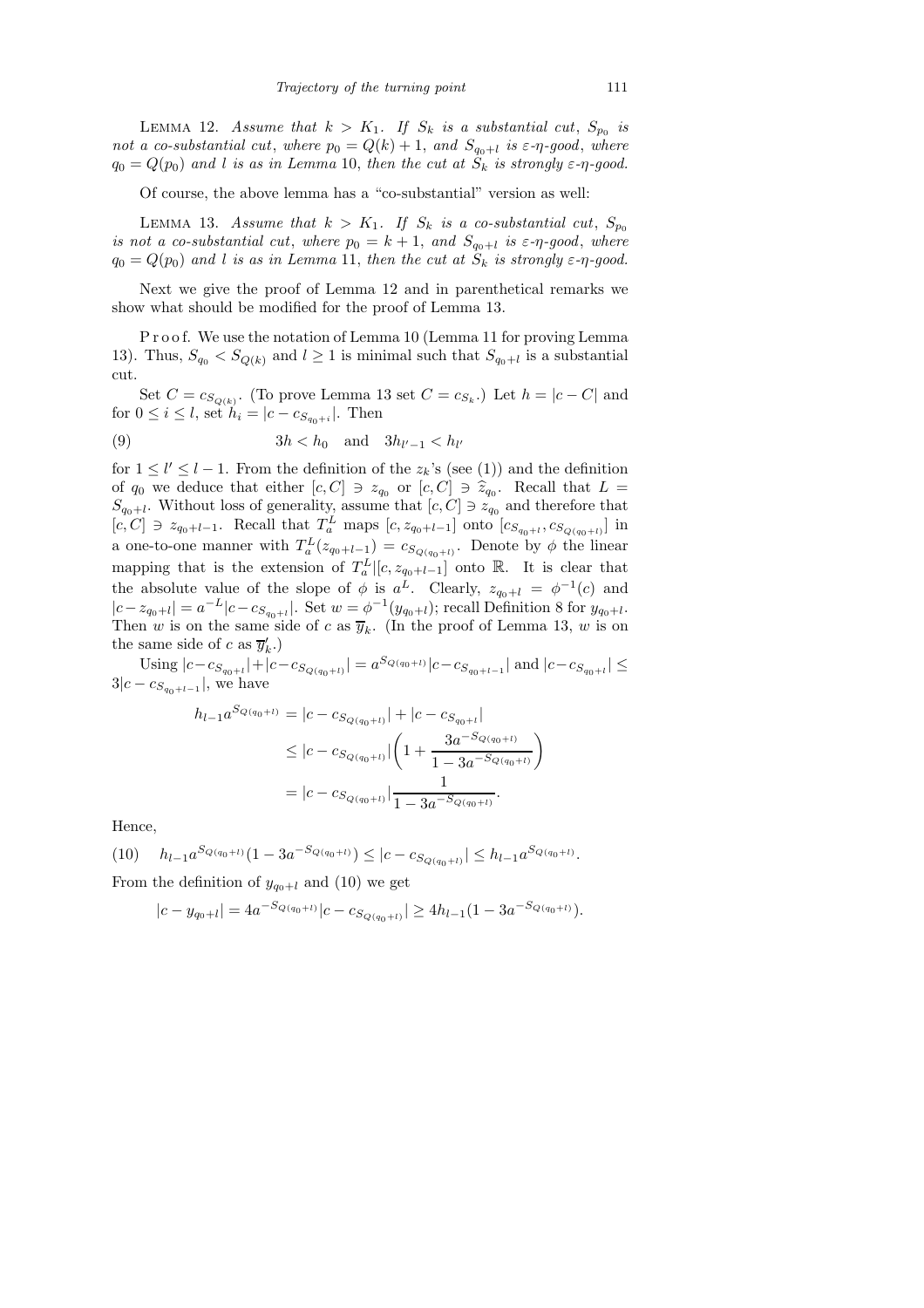Thus (use  $|c - y_{q_0+l}| = a^{S_{q_0+l}}|w - z_{q_0+l}|$  and  $L = S_{q_0+l}$ ) (11)  $|w - z_{q_0+l}| \ge 4a^{-L}h_{l-1}(1 - 3a^{-S_{Q(q_0+l)}}).$ 

On the other hand,

$$
(12) \quad |c - z_{q_0+l}| = a^{-L} |c - c_{S_{q_0+l}}| \le a^{-L} \frac{3a^{-S_{Q(q_0+l)}}}{1 - 3a^{-S_{Q(q_0+l)}}} |c - c_{S_{Q(q_0+l)}}|
$$

$$
\le a^{-L} \frac{3a^{-S_{Q(q_0+l)}}}{1 - 3a^{-S_{Q(q_0+l)}}} a^{S_{Q(q_0+l)}} h_{l-1}
$$

$$
= a^{-L} \frac{3}{1 - 3a^{-S_{Q(q_0+l)}}} h_{l-1}.
$$

Thus, using  $(9)$ ,  $(11)$  and  $(12)$ , we have

$$
|c - w| \ge a^{-L} h_{l-1} \left( 4(1 - 3a^{-S_{Q(q_0+l)}}) - \frac{3}{1 - 3a^{-S_{Q(q_0+l)}}} \right)
$$
  

$$
\ge a^{-L} h_{l-1} \left( 4 \cdot 0.99 - \frac{3}{0.99} \right) > 0.9a^{-L} h_{l-1}
$$
  

$$
\ge 0.9 \cdot 3^l a^{S_{Q(k)} - L} a^{-S_{Q(k)}} h \equiv A.
$$

Here we have used the fact that  $q_0 + l \ge \min\{Q(k), Q(k+1), Q(Q(k)+1)\}\$ and hence that  $S_{Q(q_0+l)} \ge 20$ , i.e.,  $a^{-S_{Q(q_0+l)}} < 0.001$ . More succinctly,

(13) 
$$
|c - w| \ge 0.9 \cdot 3^l a^{S_{Q(k)} - L} a^{-S_{Q(k)}} h \equiv A.
$$

Since the assumptions of Lemma 10 hold (in the proof of Lemma 13 we use Lemma 11), we have  $L = S_{q_0+l} \leq S_{Q(k)}$ . If  $L < S_{Q(k)}$ , then  $S_{Q(k)} - L \geq$  $S_{Q(q_0+l+1)} > 20$ , since  $q_0 + l + 1 \ge \min\{Q(k+1), Q(Q(k)+1)\}\$  and  $k > K_1$ . Hence if  $S_{Q(k)} \neq L$ , then  $S_{Q(k)} - L \geq 20$ . We use this fact in the next claim.

CLAIM 1. We have  $\overline{y}_k \in [w, c]$ .

P r o o f. First assume that either  $l \geq 2$ , or that  $S_{Q(k)} \neq L$ . Then, by (13),  $|c - w| \ge A > 8a^{-S_{Q(k)}}h = |\overline{y}_k - c|$  and therefore  $\overline{y}_k \in [w, c]$ .

Next assume  $l = 1$  and  $S_{Q(k)} = L$ . Then  $c_{S_{q_0+l}} = c_{S_{Q(k)}}$  and  $|c - c_{S_{q_0+l}}|$  $\leq h$  (here we have equality when  $S_k$  is a substantial cut and strict inequality when  $S_k$  is a co-substantial cut). Hence,  $|c - z_{q_0+l}| \leq a^{-L}h$ . From (11) we have  $|w - z_{q_0+1}| \ge 4a^{-L} \cdot 0.99h_0 \ge 12a^{-L} \cdot 0.99h > 11a^{-L}h$ . Lastly,  $|c - z_{q_0+l}| \leq a^{-L}h$  and  $|w - z_{q_0+l}| > 11a^{-L}h$  imply that  $|c - w| \geq 10a^{-L}h =$  $10a^{-S_{Q(k)}}h$ . Thus,  $|c - \overline{y}_k| = 8a^{-S_{Q(k)}}h < |c - w|$ .

(The proof of Claim 1 with  $\overline{y}_k$  replaced by  $\overline{y}'_k$  gives the next claim, which is used in the proof of Lemma 13.

CLAIM 2. We have  $\overline{y}'_k \in [w, c]$ .)

By assumption  $S_{q_0+l}$  is  $\varepsilon$ - $\eta$ -good. Hence, choose  $I \subset [c, c_{S_{Q(q_0+l)}}]$  and  $l' \geq 1$  with  $T_a^{l'}$  $T_a^{l'}|I \text{ monotone}, |T_a^{l'}|$  $\vert I_{a}^{l'} \vert > \varepsilon$ , and  $\vert I \vert \geq \eta E_I$ , where  $E_I$  is the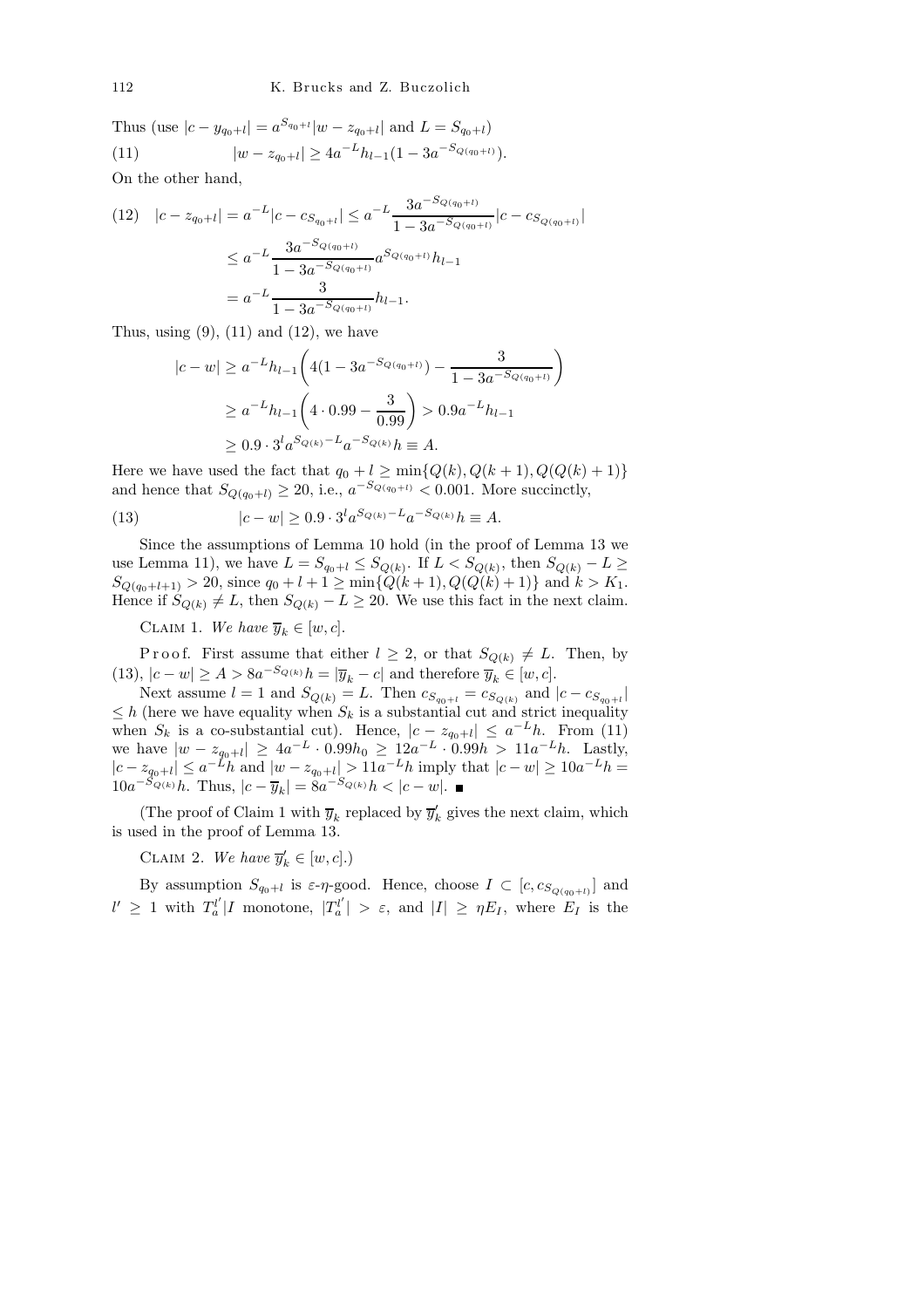length of the shortest closed interval containing both  $y_{q_0+l}$  and I. Set  $J =$  $\phi^{-1}(I).$ 

Then  $J \subset [z_{q_0+l}, c_{S_{Q(k)}}] \subset [c, c_{S_{Q(k)}}]$ . From linearity of  $\phi$ ,  $|I| \geq \eta E_I$ , and the definition of w we obtain  $|J| \geq \eta \overline{E}_J$ , where  $\overline{E}_J$  is the length of the shortest closed interval containing both  $w$  and  $J$ . Let  $E_J$  be the length of the shortest closed interval containing both  $\overline{y}_k$  and J. From  $E_J < E_J$  and  $|J| \geq \eta \overline{E}_J$ , we have  $|J| \geq \eta E_J$ . Lastly, since  $|T_a^{L+l'}|$  $T_a^{L+l'}(J)| = |T_a^{l'}|$  $\left|\frac{d}{d}(I)\right| > \varepsilon$  and  $T_a^{\vec{L}+\overline{l}'}$  $\int_a^L f(x) dV(x) dx$  is monotone, it follows that  $S_k$  is strongly  $\varepsilon$ - $\eta$ -good.

(In the proof of Lemma 13 an argument similar to the above paragraph is used with  $J \subset [c, c_{S_k}].$ 

The next two lemmas are the versions of Lemmas 12 and 13 which work in the case when a substantial or a co-substantial cut is followed by an  $\varepsilon$ - $\eta$ -good co-substantial cut. In this case we again conclude that the original cut is ε-η-good.

LEMMA 14. Assume that  $k > K_1$ . If  $S_k$  is a substantial cut,  $S_{p_0}$  is a co-substantial cut that is  $\varepsilon$ -η-good, where  $p_0 = Q(k) + 1$ , and  $S_{q_0} < S_{Q(k)}$ with  $q_0 = Q(p_0)$ , then the cut at  $S_k$  is strongly  $\varepsilon$ - $\eta$ -good.

LEMMA 15. Assume that  $k > K_1$ . If  $S_k$  is a co-substantial cut,  $S_{p_0}$  is a co-substantial cut that is  $\varepsilon$ -η-good, where  $p_0 = k + 1$ , and  $S_{q_0} < S_{Q(k)}$  with  $q_0 = Q(p_0)$ , then the cut at  $S_k$  is strongly  $\varepsilon$ -η-good.

Again we give a proof of Lemma 14 and point out in some parenthetical remarks the differences of the proof of Lemma 15.

P r o o f. From the definition of  $q_0$  we find that  $q_0 + 1 \ge \min\{Q(k+1),\}$  $Q(Q(k) + 1)$ } and hence, since  $k > K_1$ ,  $S_{Q(q_0+1)} > 20$ . Thus,  $S_{Q(k)} - S_{q_0} \geq$  $S_{q_0+1} - S_{q_0} = S_{Q(q_0+1)} > 20$ . Set  $C = c_{S_{Q(k)}}$ . (In the proof of Lemma 15 set  $C = c_{S_k}$ .) Put  $h = |c - C|$ . An argument similar to that for (10) gives

(14) 
$$
ha^{S_{q_0}}(1-3a^{-S_{q_0}}) \leq |c-c_{S_{p_0}}| \leq ha^{S_{q_0}}.
$$

Denote by  $\phi$  the linear mapping that is the extension of  $T_a^{S_{q_0}}|[c, C]$  onto  $\mathbb{R}$ . It is clear that the absolute value of the slope of  $\phi$  is  $a^{S_{q_0}}$ .

As in the proof of Lemmas 12 and 13, without loss of generality assume that  $z_{q_0} = \phi^{-1}(c) \in [c, C]$ . Set  $w = \phi^{-1}(y'_{p_0})$ . Again,  $|c - z_{q_0}| = a^{-S_{q_0}} |c - c_{S_{q_0}}|$ and w is on the same side of c as  $\overline{y}_k$ . (In the proof of Lemma 15, w is on the same side of c as  $\overline{y}'_k$ .) The definition of  $y'_{p_0}$  and (14) give

(15) 
$$
|c - y'_{p_0}| \ge 4h(1 - 3a^{-S_{q_0}}) \ge 4 \cdot 0.99h.
$$

Again in (15),  $k > K_1$  and  $q_0 \ge \min\{Q(k+1), Q(Q(k)+1)\}\$ imply that  $S_{Q(q_0)} \ge 20$ , i.e.,  $a^{-S_{Q(q_0)}} < 0.001$ . From  $|w - z_{q_0}| = a^{-S_{q_0}} |c - y'_{p_0}|$  and (15) we have

(16) 
$$
|w - z_{q_0}| \ge 4 \cdot 0.99 a^{-S_{q_0}} h.
$$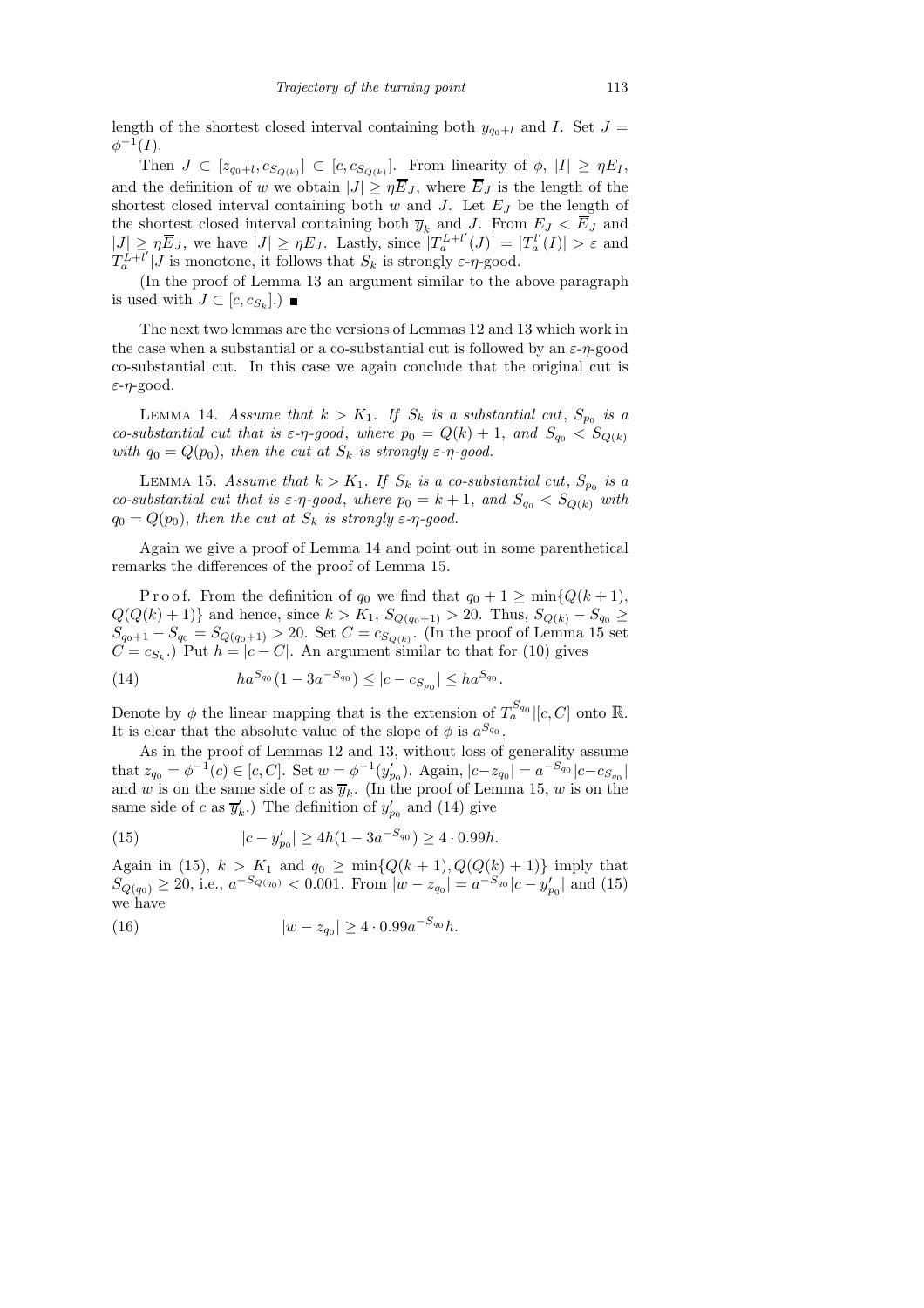Since  $S_{p_0}$  is a co-substantial cut, we have  $|c - c_{S_{q_0}}| \leq 3h$ . Hence,

(17) 
$$
|c - z_{q_0}| \leq 3ha^{-S_{q_0}}.
$$

Thus, from (16) and (17) we have

$$
(18) \qquad |c - w| \ge 0.9a^{-S_{q_0}}h = 0.9a^{(S_{Q(k)} - S_{q_0})}a^{-S_{Q(k)}}h > 8a^{-S_{Q(k)}}h
$$

(remember that  $S_{Q(k)} - S_{q_0} > 20$ ).

Then  $|c - \overline{y}_k| = 8a^{-S_{Q(k)}}h$  and (18) imply that  $\overline{y}_k \in [c, w]$ . (In the proof of Lemma 15,  $|c - \overline{y}'_k| = 8a^{-S_{Q(k)}}h$  and (18) imply that  $\overline{y}'_k \in [c, w]$ .) Lastly, an argument similar to that in the proof of Lemmas 12 and 13 now implies that  $S_k$  is strongly  $\varepsilon$ - $\eta$ -good.

In the next proposition we put together the above four lemmas to obtain the induction property saying that if all "earlier" substantial and cosubstantial cuts are  $\varepsilon$ -η-good then so is the "next" one.

PROPOSITION 3. Assume that  $k > K_1$  and let  $S_k$  be either a substantial or co-substantial cut. If all substantial or co-substantial cuts  $S_{k'}$  with  $S_{Q(k')}$  $S_{Q(k)}$  are  $\varepsilon$ -η-good, then  $S_k$  is  $\varepsilon$ -η-good.

P r o o f. Assume that all substantial or co-substantial cuts  $S_{k'}$  with  $S_{Q(k')}$  $\langle S_{Q(k)} \rangle$  are  $\varepsilon$ -η-good; when we refer to "the hypothesis" we mean precisely this assumption. Let  $p_0$  and  $q_0$  be as in Lemma 10 or 11, depending on whether  $S_k$  is a substantial or a co-substantial cut.

CASE 1. Assume that  $S_{p_0}$  is not a co-substantial cut. Then, from Lemma 10 or Lemma 11,  $S_{q_0+l}$  is a substantial cut and  $L = S_{q_0+l} = S_{q_0} + S_{Q(q_0+1)} +$  $...+S_{Q(q_0+l)} \leq S_{Q(k)}$ . Hence,  $S_{Q(q_0+l)} < S_{Q(k)}$  and therefore (by hypothesis)  $S_{q_0+l}$  is  $\varepsilon$ - $\eta$ -good. Thus, by Lemmas 12 and 13,  $S_k$  is strongly  $\varepsilon$ - $\eta$ -good. Case 1 is complete.

If  $S_k$  is a substantial cut, then (using (4))  $q_0 = Q(Q(k) + 1) \leq Q(k)$ . Since  $k > K_1$ , we have  $Q(k) > 6$  and hence  $|c_{S_k} - c_{S_{Q(k)}}| > 8|c - c_{S_{k-1}}|$ . If  $S_k$ is a co-substantial cut, then  $|c - c_{S_{Q(k)}}| \le |c - c_{S_{k-1}}|$ . Joining these two facts gives  $|c - c_{S_k}| \ge |c - c_{S_{k-1}}|$ . Thus, by (3),  $q_0 = Q(k+1) \le Q(k)$ . Therefore, whether  $S_k$  is a substantial or co-substantial cut, we have

$$
S_{q_0} \le S_{Q(k)}.
$$

CASE 2. Assume that  $S_{p_0}$  is a co-substantial cut and that  $S_{q_0} < S_{Q(k)}$ . Then, by hypothesis,  $S_{p_0}$  is  $\varepsilon$ - $\eta$ -good, and therefore, by Lemmas 14 and 15,  $S_k$  is strongly  $\varepsilon$ - $\eta$ -good. Case 2 is complete.

CASE 3. Assume that  $S_{p_0}$  is a co-substantial cut and that  $S_{q_0} = S_{Q(k)}$ , i.e.,  $q_0 = Q(k)$ . For ease of notation, set  $S_{q_0} = M$ .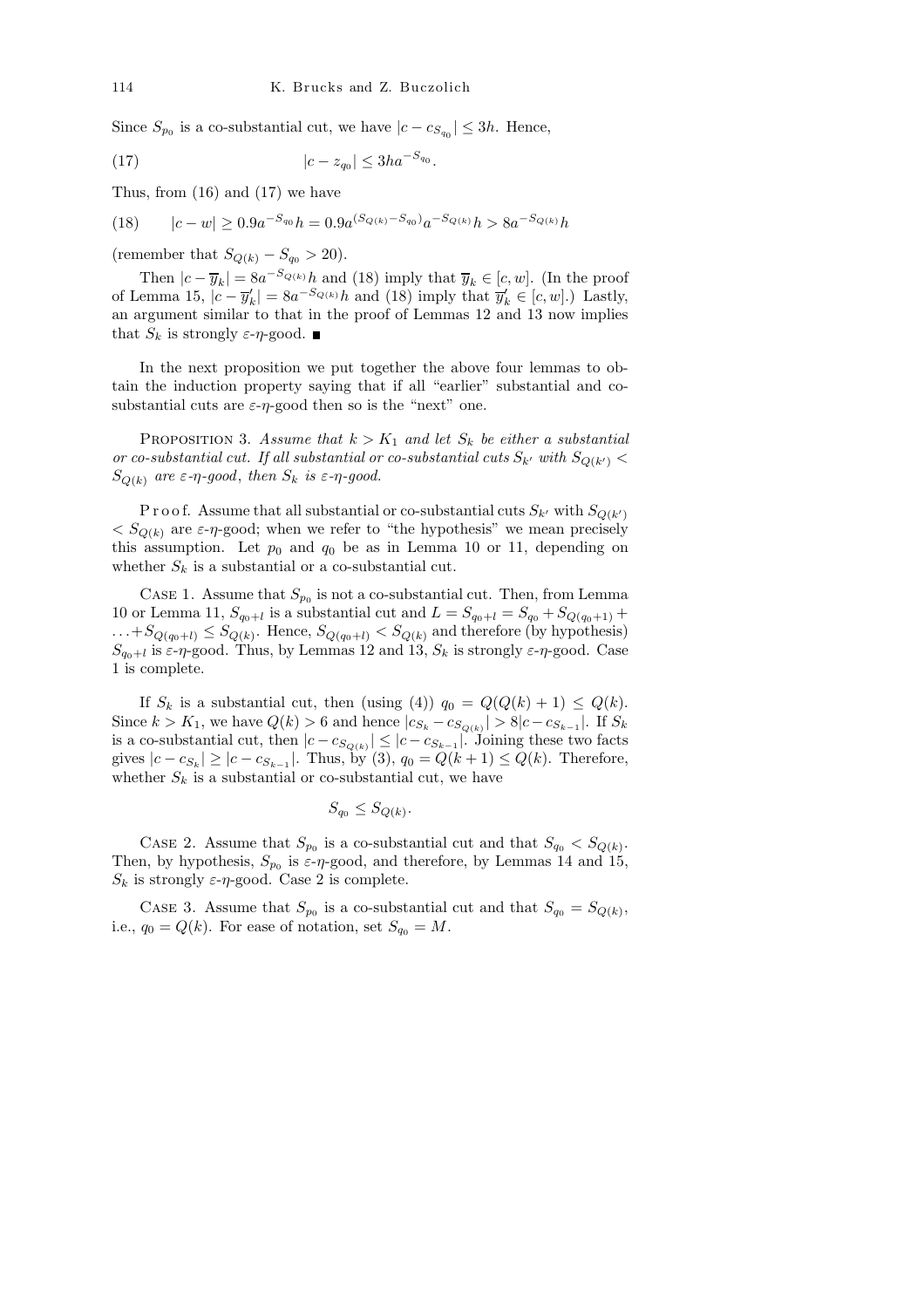If  $S_k$  is a substantial cut, set  $C = c_{S_{Q(k)}}$  and  $h = h' = |c - c_{S_{Q(k)}}|$ . If  $S_k$ is a co-substantial cut, set  $C = c_{S_k}$ ,  $h = |c - c_{S_k}|$  and  $h' = |c - c_{S_{Q(k)}}|$ . In both cases  $h' \leq h$  and, since  $q_0 = Q(k)$ ,  $c_{S_{p_0}} = T_a^M(C)$ .

Without loss of generality, assume that  $z_{q_0} \in [c, C]$ . Denote by  $\psi_0$  the linear mapping that is the extension of  $T_a^M|[c, C]$  onto  $\mathbb{R}$ . Thus,  $\psi_0(c) = c_{S_{q_0}}$ and  $\psi_0([c, C]) = [c_{S_{p_0}}, c_{S_{q_0}}]$ . Clearly,  $v_0 \equiv z_{q_0} = \psi_0^{-1}(c)$  and

(19) 
$$
|c - z_{q_0}| = a^{-M} |c - c_{S_{q_0}}| = a^{-M} h'.
$$

Set  $p_1 = p_0 + 1$  and  $q_1 = Q(p_1)$ . For  $S_k$  a substantial cut,  $S_{p_0}$  a co-substantial cut, and  $q_0 = Q(k)$  we obtain  $|c - c_{S_{p_0}}| > |c - c_{S_{Q(k)}}|$  and hence (recall (3))  $q_1 = Q(p_0 + 1) \leq Q(Q(k) + 1) = q_0$ . Also, for  $S_k$  a co-substantial cut,  $S_{p_0}$  a co-substantial cut, and  $q_0 = Q(k)$ , we have  $|c - c_{S_{p_0}}| > |c - c_{S_k}|$  and therefore (recall (3))  $q_1 = Q(p_0 + 1) \leq Q(k + 1) = Q(p_0) = q_0$ . Either way, we have

 $q_1 \leq q_0$ .

Assume that for  $r \ge 1$  we have defined  $p_r = p_{r-1} + 1$  and  $q_r = Q(p_r)$ , and that  $M \equiv S_{q_0} = S_{q_1} = \ldots = S_{q_r}$ . Let  $v_{r-1} \in [c, C]$  be the unique point such that  $\psi_{r-1} \equiv T_a^{rM}$  maps  $[v_{r-1}, C]$  linearly onto  $[c, c_{S_{p_{r-1}}}]$ . Note that the absolute value of the slope of  $\psi_{r-1}$  is  $a^{rM}$ . Set  $h_{r-1} = |c - c_{S_{p_{r-1}}}|$ .

It follows from  $M \equiv S_{q_0} = S_{q_1} = \ldots = S_{q_r}$  that  $S_{p_r}$  is a co-substantial cut (in fact,  $S_{p_i}$  is a co-substantial cut for  $0 \leq i \leq r$ ).

Let  $\psi_r$  denote the linear extension of  $T_a^M \circ \psi_{r-1} | [v_{r-1}, C]$ . Set  $v_r =$  $\psi_r^{-1}(c)$ . Then

(20) 
$$
|v_r - v_{r-1}| = |\psi_r^{-1}(c) - \psi_r^{-1}(c_{S_{q_r}} = c_{S_{Q(k)}})| = a^{-(r+1)M}h'.
$$

Clearly,  $\psi_r$  maps  $[v_r, C]$  linearly onto  $[c, c_{S_{pr}}]$  and  $\psi_r = T_a^{(r+1)M}$  on  $[v_{r-1}, C]$ . From (19), (20),  $|c - v_{r-1}| = |c - z_{q_0}| (1 + a^{-M} + a^{-2M} + \dots + a^{-(r-1)M}),$ and  $|c - v_r| = |c - v_{r-1}| + |v_r - v_{r-1}| = |c - v_{r-1}| + a^{-(r+1)M}h'$ , we obtain

(21) 
$$
|c - v_r| \le \sum_{j=1}^{\infty} a^{-jM} h' = \frac{a^{-M}}{1 - a^{-M}} h' < 1.1 a^{-M} h.
$$

As previously done, for the numerical estimate of 1.1 in (21) we use the fact that  $k > K_1$  and hence that  $M = S_{q_0} \ge 20$ ; also recall that  $h' \le h$ .

Note that  $h_r \equiv |\psi_r([v_r, C])| = |c - c_{S_{pr}}| = a^M h_{r-1} - h'$ . If  $h_r \geq \varepsilon$ , then the cut at  $S_k$  is  $\varepsilon-\eta$ -good. To see this, set  $J = [v_r, C]$ . Then  $T_a^{(r+1)M}|J$  is monotone and  $|T_a^{(r+1)M}(J)| = h_r \geq \varepsilon$ . We need  $|J|/E_J > \eta$ , where  $E_J$  is the length of the shortest closed interval containing both  $y_k$  and J when  $S_k$  is a substantial cut, or containing both  $y'_k$  and J when  $S_k$  is a co-substantial cut. We have  $E_J = h + |c - y_k|$  if  $S_k$  is a substantial cut and  $E_J = h + |c - y'_k|$ if  $S_k$  is a co-substantial cut. Either way we have  $E_J = h + 4a^{-M}h$ . Next, from (21) we obtain  $|c - v_r| \le 0.002h$ . Hence,  $|J| = h - |c - v_r| \ge 0.99h$ .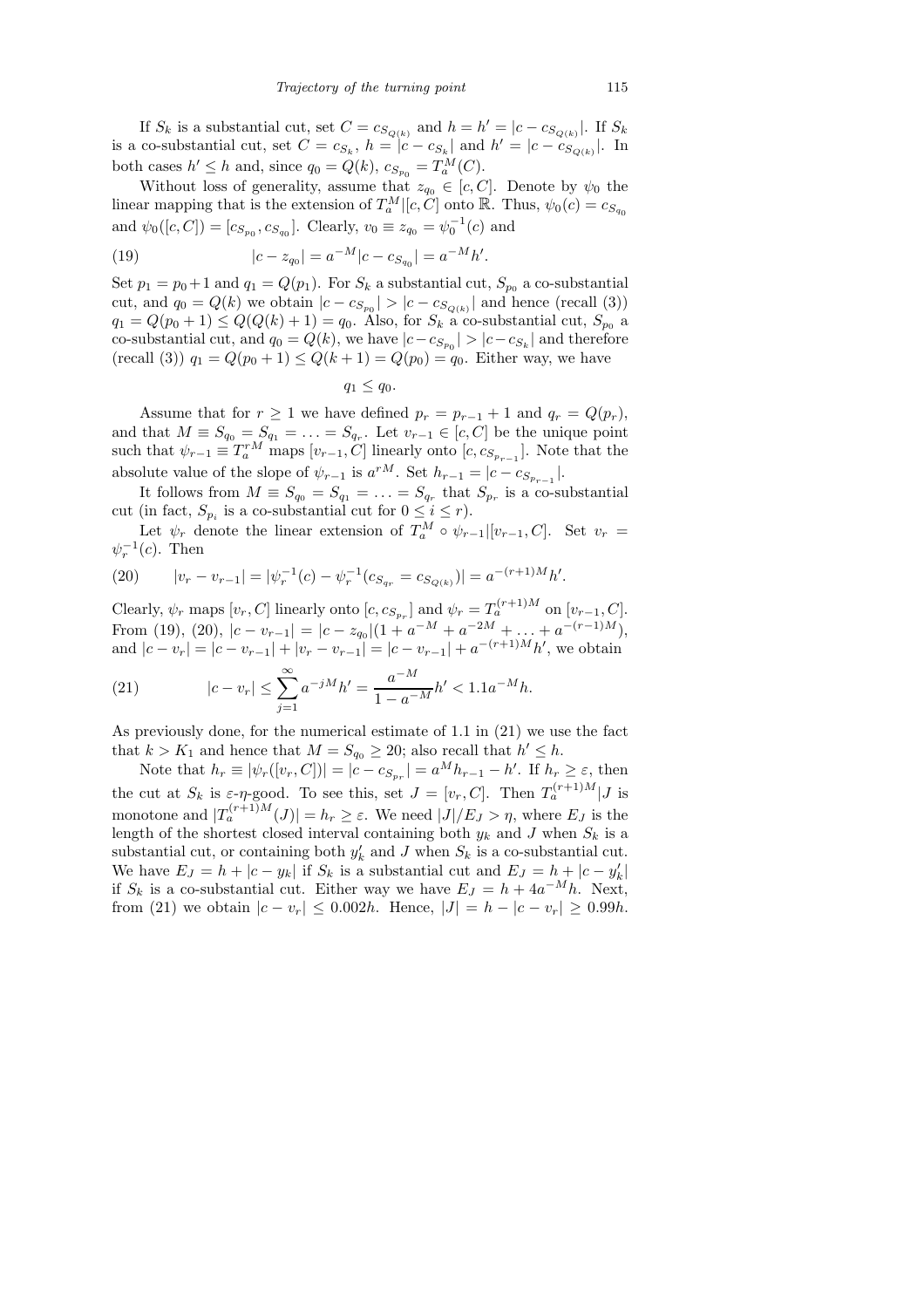Putting these together we have

$$
\frac{|J|}{E_J} \geq \frac{0.99h}{h+4^{-M}h} > 0.8.
$$

Thus,  $|J|/E_J > \eta$ , since  $\eta < 1/2$ .

Therefore, it remains to deal with the case where for some  $r \geq 1$  we have  $q_i = q_0$  for  $1 \leq i \leq r$ ,  $q_{r+1} < q_0$ , and  $h_r < \varepsilon$ . In this case  $S_{p_r}$  is still a co-substantial cut. Moreover,  $\varepsilon_1 > 2\varepsilon > 2h_r > |c_{S_{p_r}} - c_{S_{q_r}}|$  gives  $p_r > K_1$ (by the definition of  $\varepsilon_1$ ). Thus, applying either Lemma 13 or Lemma 15 we conclude that the co-substantial cut at  $S_{p_r}$  is strongly  $\varepsilon$ - $\eta$ -good.

More precisely, if  $S_{p_{r+1}}$  is not a co-substantial cut, then we apply Lemma 13 with  $k = p_r$  in the statement of the lemma. To do this we need the fact that  $S_{q_r+l''}$  is  $\varepsilon$ - $\eta$ -good, where to avoid confusion we have replaced l in Lemma 13 with  $l''$ . However, from Lemma 11, we have  $q_{r+1} + l'' \leq q_r = Q(k)$ and hence, by (4),  $Q(q_{r+1} + l'') < Q(k)$ . Thus, by hypothesis,  $S_{q_{r+1}+l''}$  is  $\varepsilon$ - $\eta$ -good.

Next, if  $S_{p_{r+1}}$  is a co-substantial cut, then we apply Lemma 15 with  $k = p<sub>r</sub>$  in the statement of the lemma. To do this we need the fact that  $q_{r+1} < Q(k) = q_0$  (which we have) and that  $S_{p_{r+1}}$  is  $\varepsilon$ - $\eta$ -good. But  $q_{r+1}$  <  $Q(k)$  and the hypothesis imply that  $S_{p_{r+1}}$  is  $\varepsilon$ - $\eta$ -good. Thus,  $S_{p_r}$  is strongly ε-η-good.

Let  $\overline{y}'_{p_r}$  be as in Definition 11, i.e.,  $\overline{y}'_{p_r}$  is the point on the same side of c as  $c_{S_{q_r}}$  such that  $|c - \overline{y}'_{p_r}| = 8a^{-S_{q_r}}|c - c_{S_{p_r}}| = 8a^{-M}h_r$ . Set  $w = \psi_r^{-1}(\overline{y}'_{p_r})$ . Then

(22) 
$$
|v_r - w| = a^{-(r+1)M} |c - \overline{y}'_{p_r}| = 8a^{-(r+2)M} h_r.
$$

Using (21) we get  $|C-v_r| = h-|c-v_r| \geq h-1.1ha^{-M} = h(1-1.1a^{-M}).$  This and  $h_r = a^{(r+1)M}|C - v_r|$  give  $h_r \ge a^{(r+1)M}h(1 - 1.1a^{-M}) > 0.99a^{(r+1)M}h$ . Hence (also use (22)),

(23) 
$$
|v_r - w| \ge 8a^{-(r+2)M} \cdot 0.99a^{(r+1)M}h > 7a^{-M}h.
$$

It follows from (21) and (23) that w and  $v_r$  lie on opposite sides of c. Hence,  $(again, use (21) and (23))$ 

(24) 
$$
|c - w| = |v_r - w| - |c - v_r| > 5a^{-M}h.
$$

Since the co-substantial cut at  $S_{p_r}$  is strongly  $\varepsilon$ - $\eta$ -good, we may choose  $I \subset [c, c_{S_{p_r}}]$  and  $l \geq 1$  such that  $T_a^l | I$  is monotone,  $|T_a^l(I)| > \varepsilon$ , and  $|I| > \eta E_I$ , where  $E_I$  is the length of the shortest closed interval containing both  $\overline{y}'_{p_r}$  and I.

Set  $J = \psi_r^{-1}(I)$ . Then  $J \subset [v_r, C]$  and denoting the length of the shortest closed interval containing both w and J by  $E_J$  we have  $|J| > \eta E_J$ , by the linearity of  $\psi_r^{-1}$ . However,  $|T_a^{(r+1)M+l}(J)| > \varepsilon$  and  $T_a^{(r+1)M+l}|J$  is monotone, since  $\psi_r|J = T_a^{(r+1)M} |J$ . From (24) we have  $|c-w| > 4a^{-M}h = 4a^{-M}|c-C|$ .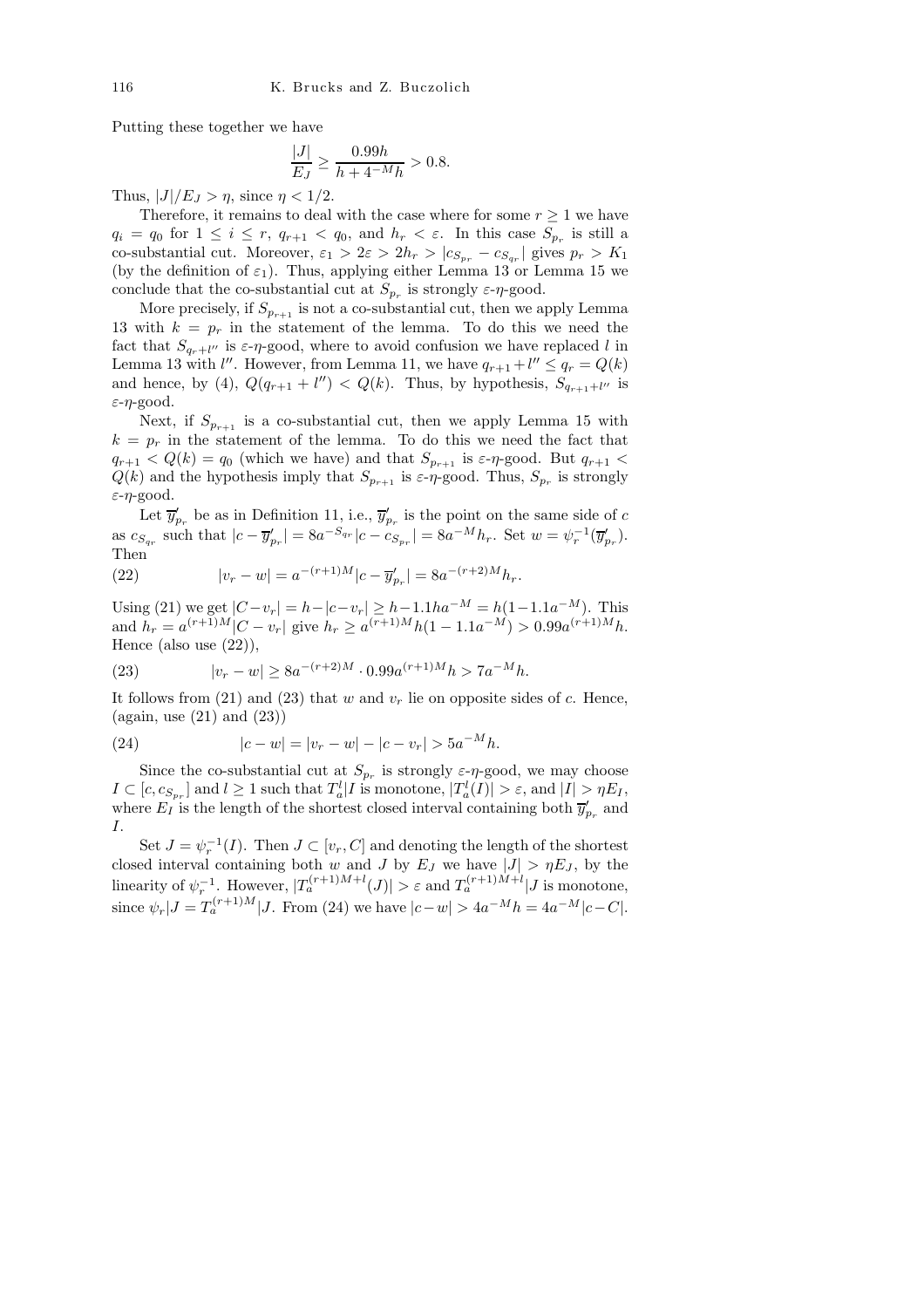But  $4a^{-M}|c-C|$  equals  $|c-y_k|$  when  $S_k$  is a substantial cut, and equals  $|c-y'_k|$ when  $S_k$  is a co-substantial cut. Therefore the cut at  $S_k$  is  $\varepsilon$ - $\eta$ -good.

DEFINITION 14. Fix  $\delta < \min\{|c - c_1|, |c - c_2|\}$ . For each  $k \in \mathbb{N}$  such that  $S_k$  is a substantial cut, set  $A_{k,\delta} = \{I \subset [c, c_{S_{Q(k)}}] \mid \text{there exists } l \geq 1 \text{ with }$  $T_a^l | I$  monotone and  $|T_a^l(I)| > \delta$ .

DEFINITION 15. Fix  $\delta < \min\{|c - c_1|, |c - c_2|\}$ . For each  $k \in \mathbb{N}$  such that  $S_k$  is a co-substantial cut, set  $B_{k,\delta} = \{I \subset [c, c_{S_k}] \mid \text{there exists } l \geq 1 \text{ with }$  $T_a^l | I$  monotone and  $|T_a^l(I)| > \delta$ .

REMARK. It follows from Proposition 2 that each of  $A_{k,\delta}$  and  $B_{k,\delta}$  is nonempty.

LEMMA 16. Fix  $\delta < \min\{|c - c_1|, |c - c_2|\}$  and suppose that  $S_k$  is a substantial cut (resp. a co-substantial cut). Then there exists  $0 < \gamma < 1$  such that for any  $I \in A_{k,\delta}$  (resp.  $I \in B_{k,\delta}$ ) we have  $|I| < \gamma E_I$ , where  $E_I$  is the length of the shortest closed interval containing both  $y_k$  (resp.  $y'_k$ ) and I.

P r o o f. We do the case when  $S_k$  is a substantial cut, the case of a co-substantial cut being similar. Let I and  $E_I$  be as above. Set  $g(x)$  =  $x/(x + |c - y_k|)$  for  $x \in [0, 1]$ . On  $[0, 1]$  the function  $g(x)$  has a maximum when  $x = 1$ ; hence for  $x \in [0,1]$ , we have  $g(x) \leq 1/(1+|c-y_k|)$ . This,  $|c - y_k| + |I| \leq E_I$ , and  $|I| \leq 1$  give

$$
\frac{|I|}{E_I} \le \frac{|I|}{|I| + |c - y_k|} \le \frac{1}{1 + |c - y_k|}.
$$

Thus,

$$
|I| \le E_I \frac{1}{1+|c-y_k|}.
$$

The lemma now follows.

DEFINITION 16. For each substantial cut  $S_k$ , set  $\eta_k = \inf\{\gamma < 1 \mid \text{if}$  $I \in A_{k,\varepsilon}$ , then  $|I| \leq \gamma E_I$ . Clearly,  $\eta_k > 0$  since  $A_{k,\varepsilon} \neq \emptyset$ .

DEFINITION 17. For each co-substantial cut  $S_k$ , set  $\beta_k = \inf \{ \beta < 1 \mid \text{if}$  $I \in B_{k,\varepsilon}$ , then  $|I| \leq \beta E_I$ . Again,  $\beta_k > 0$ .

THEOREM 2. Set  $\eta^* = \inf \{ \eta_k \mid S_k \text{ is a substantial cut} \}.$  Then  $\eta^* > 0$ .

P r o o f. Set

 $\alpha = \min\{\eta_i \mid j \leq K_1 \text{ and } S_i \text{ is a substantial cut}\},\$ 

 $\beta = \min\{\beta_j \mid j \leq K_1 \text{ and } S_j \text{ is a co-substantial cut}\},\$ 

 $\tau = \frac{1}{2} \min{\{\alpha, \beta, \frac{1}{2}\}},$ 

 $\mathcal{B} = \{k \mid S_k \text{ is a substantial or a co-substantial cut that is } \varepsilon\text{-r-good}\}.$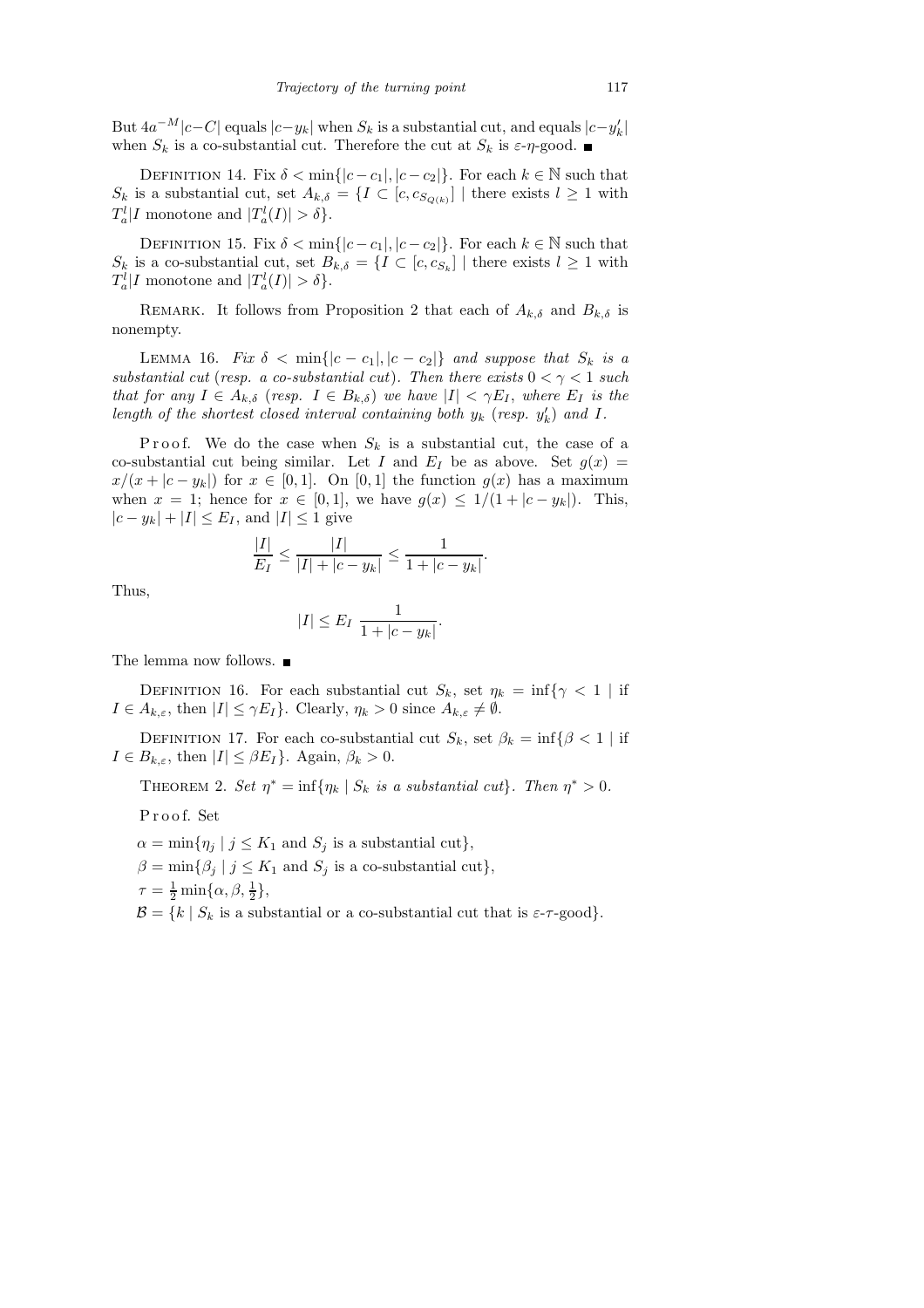If either or both  $\alpha$ ,  $\beta$  are not defined (i.e., taking the minimum of an empty set), then delete them from the definition of  $\tau$ . We show that  $\mathcal{B} = \emptyset$  and hence  $\eta^* \geq \tau > 0$ , proving the theorem.

Suppose to the contrary that  $\beta$  is not empty. Then choose  $k' \in \beta$  such that  $Q(k') \leq Q(l)$  for all  $l \in \mathcal{B}$ . Since  $k' \in \mathcal{B}$ ,  $S_{k'}$  is either a substantial or a co-substantial cut that is not  $\varepsilon$ - $\tau$ -good. First suppose that  $k' > K_1$ . From the definition of  $\mathcal{B}$ , all substantial or co-substantial cuts  $S_m$  with  $Q(m) < Q(k')$ are  $\varepsilon$ - $\tau$ -good and therefore, by Proposition 3,  $S_{k'}$  is  $\varepsilon$ - $\tau$ -good, a contradiction. Thus,  $k' \leq K_1$ . But then the definitions of  $\alpha$ ,  $\beta$ , and  $\tau$  imply that  $S_{k'}$  is also  $\varepsilon$ - $\tau$ -good, again a contradiction. Hence,  $\mathcal{B} = \emptyset$ .

COROLLARY 1. There exists  $\tilde{\eta} > 0$  such that every substantial cut  $S_k$  is  $\varepsilon$ - $\widetilde{\eta}$ -good.

PROPOSITION 4. Let  $\delta > 0$ . Then there exists a closed interval  $J' \subset$  $(a - \delta, a), k, l \in \mathbb{N}$ , and  $\eta_1 \in (0, 1)$  such that

(i)  $J' \subset \omega_{S_k}(a)$ ,

(ii)  $\xi_{S_k+l'}|J'$  is monotone for  $0 < l' \leq l$ ,

(iii)  $|\xi_{S_k+l}(J')| > \varepsilon/2$ , and

(iv)  $|J'|/E_{J'} \geq \eta_1$ , where  $E_{J'}$  is the length of the shortest closed interval containing  $J'$  and a.

Moreover,  $\eta_1$  is independent of  $\delta$  (depends only on a and  $\varepsilon$ ).

P r o o f. Let  $\tilde{\eta}$  be as in Corollary 1 and without loss of generality assume that  $\widetilde{\eta} < 1/10$ . We write  $c_{S_k}$  for  $c_{S_k}(a)$  and  $c_{S_{Q(k)}}$  for  $c_{S_{Q(k)}}(a)$ . For any k, one endpoint of  $\xi_{S_k}(\omega'_{S_k}(a))$  is  $c_{S_k}$  and we denote the other endpoint by  $c'_{S_k}$ ; here we take  $\omega'_{S_k}(a)$  to be closed. In Figure 1,  $c'_{S_k} = \xi_{S_k}(u)$ . Choose  $k \in \mathbb{N}$ such that  $S_k$  is a substantial cut,  $\omega'_{S_k}(a) \subset (a - \delta, a], k > K_0$  from Lemma 2,  $(1+\varepsilon_0)a^{-S_k}/(\alpha\tilde{\eta}(a-1)) < \min\{0.1, \varepsilon/8\}$  (here  $\alpha$  is from Lemma 3), and

(25) 
$$
\frac{|c'_{S_k} - c_{S_{Q(k)}}|}{|c_{S_k} - c'_{S_k}|} < \frac{\widetilde{\eta}}{1000}.
$$

For (25) use Lemma 7. From the definition of  $\tilde{\eta}$ ,  $S_k$  is  $\varepsilon \tilde{\eta}$ -good and hence choose  $I \subset [c, c_{S_{Q(k)}}]$  and  $l \geq 1$  such that  $T_a^l | I$  is monotone,  $|T_a^l(I)| > \varepsilon$ , and

$$
|I| \geq \widetilde{\eta} E_I,
$$

where  $E_I$  is the length of the shortest interval containing both  $y_k$  and I. Let  $I' ⊂ I$  be concentric with I and such that  $|I'| = 0.8|I|$ . From (25) and (26) it follows that  $I' \subset \xi_{S_k}(\omega'_{S_k}(a)) = [c_{S_k}, c'_{S_k}]$ . In what follows we will write  $\xi_{S_k}^{-1}$ for the well defined (since  $\xi_{S_k}$  is strictly monotone on  $\omega'_{S_k}(a)$ ) inverse of  $\tilde{\xi_{S_k}}$ restricted to  $\omega'_{S_k}(a)$ . Set  $J' = \xi_{S_k}^{-1}(I')$ . Since  $\omega'_{S_k}(a) \subset (a - \delta, a]$ , we obtain (i), i.e.  $J' \subset \omega_{S_k}^{n}(\alpha)$ .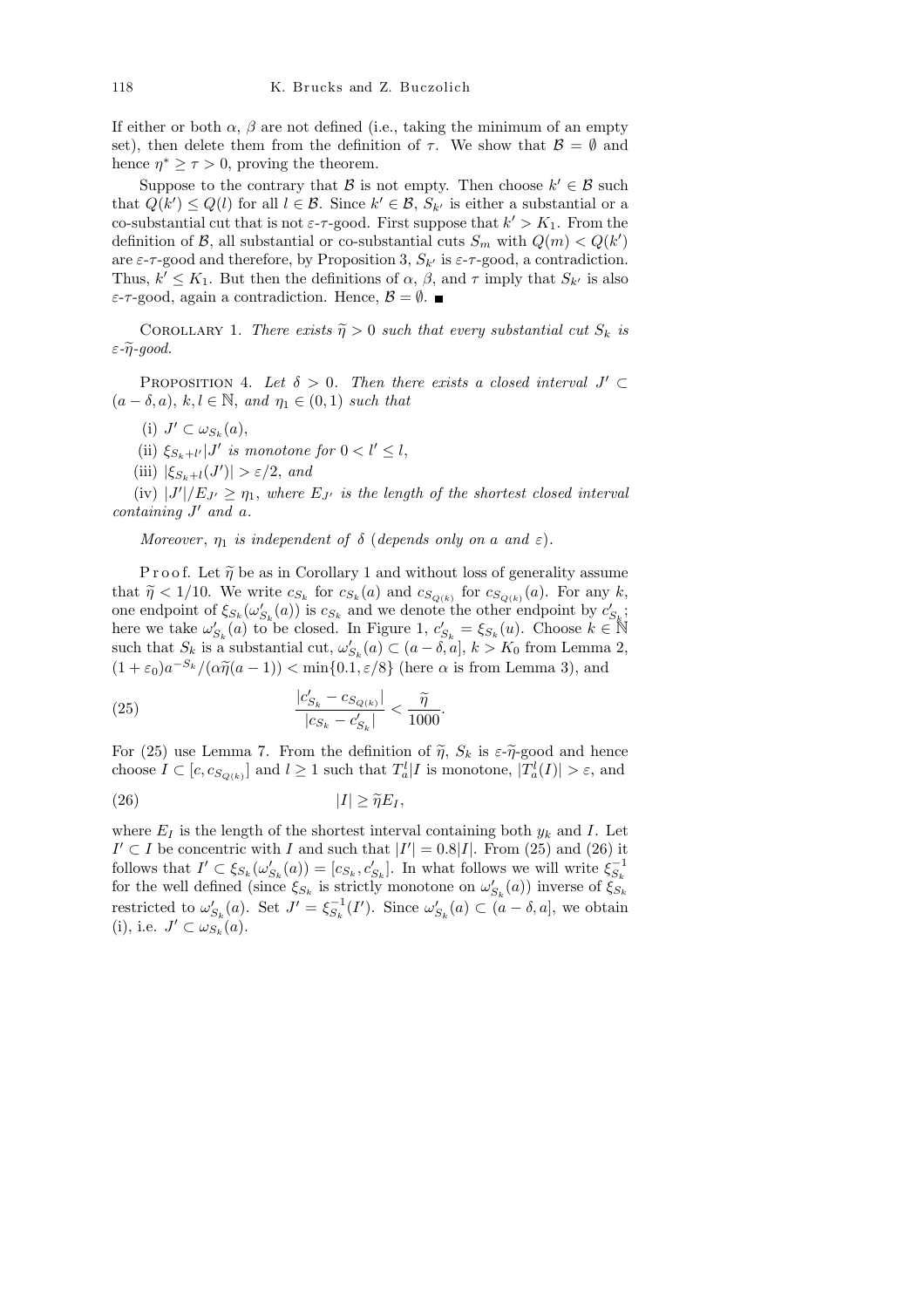Let  $D_{I'}$  be the smallest closed interval containing  $c_{S_k}$  and  $I'$ ; denote the length of  $D_{I'}$  by  $E_{I'}$ . It is not difficult to see that  $D_{I'} \subset \xi_{S_k}(\omega'_{S_k}(a))$ . Notice that

(27) 
$$
E_{I'} < E_I \leq |I|/\widetilde{\eta}.
$$

For  $x \in \xi_{S_k}(\omega'_{S_k}(a)) = [c_{S_k}, c'_{S_k}]$  set  $e(x) = \xi_{S_k}^{-1}(x)$ . From Lemma 2 we have

$$
\frac{1}{1+\varepsilon_0} |\xi'_{S_k}(a)| \le |\xi'_{S_k}(e(x))| \le (1+\varepsilon_0) |\xi'_{S_k}(a)|
$$

for any  $x \in \xi_{S_k}(\omega'_{S_k}(a))$ . Similarly we have,

(28) 
$$
\frac{1}{1+\varepsilon_0}|e'(c_{S_k})| \le |e'(x)| \le (1+\varepsilon_0)|e'(c_{S_k})|
$$

for any  $x \in \xi_{S_k}(\omega'_{S_k}(a))$ . From Lemma 3 and (28) we have

(29) 
$$
\frac{1+\varepsilon_0}{\alpha}a^{-S_k} \ge |e'(x)| \ge \frac{1}{\beta(1+\varepsilon_0)}a^{-S_k}
$$

for any  $x \in \xi_{S_k}(\omega'_{S_k}(a)) \supset D_{I'}$ .

Assume that  $a' \in \xi_{S_k}^{-1}(D_{I'})$  and let  $x' = \xi_{S_k}(a')$ . Then, from (29),

(30) 
$$
|a - a'| = |e(c_{S_k}) - e(x')| \le \int_{D_{I'}} |e'(x)| dx \le \frac{1 + \varepsilon_0}{\alpha} a^{-S_k} E_{I'}.
$$

It follows from (30) and Lemma 6 that

(31) 
$$
|T_{e(x)}^{l'}(x) - T_a^{l'}(x)| \le |a - e(x)| \frac{a^{l'} - 1}{a - 1} < |a - e(x)| \frac{a^{l'}}{a - 1} < \frac{1 + \varepsilon_0}{\alpha} a^{-S_k} E_{I'} \frac{a^{l'}}{a - 1}
$$

for any  $x \in D_{I'}$  and  $0 < l' \leq l$ .

CLAIM 1. For  $0 < l' \leq l$ ,  $\xi_{S_k+l'} | J'$  is monotone, i.e., (ii) holds.

P r o o f. Suppose to the contrary that there exists some  $x \in I' = \xi_{S_k}(J')$ such that  $\xi_{S_k+l'}(e(x))=T_{e(k)}^{l'}$  $e_{e(x)}^{u'}(x) = c$ . Then from (27) and (31),

(32) 
$$
|T_a^{l'}(x) - c| = |T_a^{l'}(x) - T_{e(x)}^{l'}(x)| < \frac{1 + \varepsilon_0}{\alpha} a^{-S_k} E_{I'} \frac{a^{l'}}{a - 1} < \frac{1 + \varepsilon_0}{\alpha} a^{-S_k} \frac{|I|}{\tilde{\eta}} \cdot \frac{a^{l'}}{a - 1} < 0.1 |I| a^{l'}.
$$

Since  $x \in I'$ , it follows that  $[x - 0.1]I, x + 0.1]I$   $\subset I$ . Next, since  $T_a^{l'}$  $\binom{u}{a}$  | I is monotone, we obtain

(33) 
$$
[T_a^{l'}(x) - 0.1a^{l'}|I|, T_a^{l'}(x) + 0.1a^{l'}|I|] \subset T_a^{l'}(I)
$$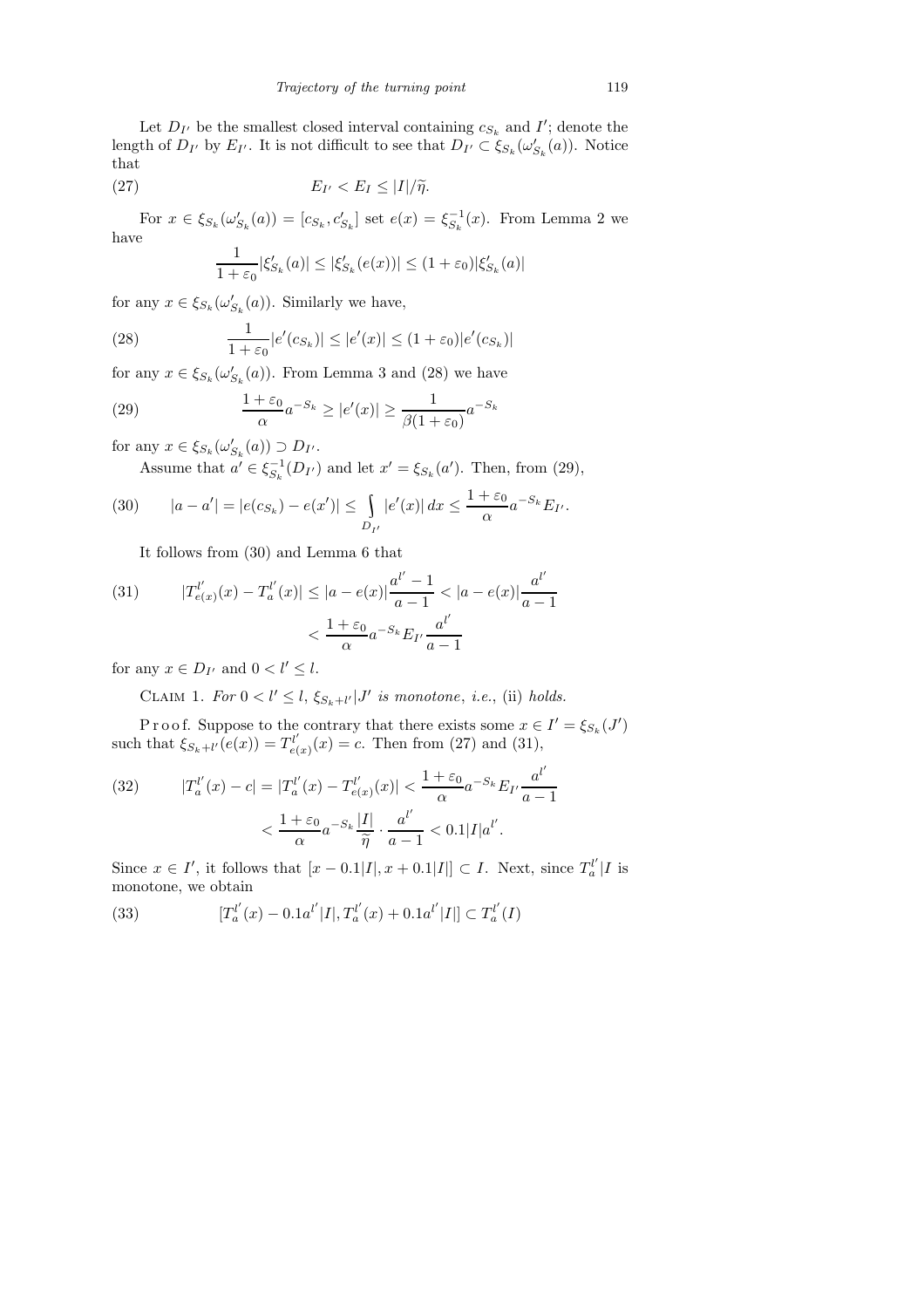for  $0 < l' \leq l$ . Now, (32) and (33) imply that  $c \in T_a^{l'}$  $a^{\prime}(I)$ . However, by assumption,  $T_a^{l'}$  $a_i^{l'}$  is monotone on I for  $0 < l' \le l$  and hence  $c \notin T_a^{l'}$  $a^{\prime\prime}(I)$ . This contradiction completes the proof of Claim 1.

CLAIM 2. We have  $|\xi_{S_k+l}(J')| > \varepsilon/2$ , *i.e.*, (iii) holds.

Proof. It follows from Claim 1 that  $\xi_{S_k+l'}|J'$  is monotone for all  $0 <$  $l' \leq l$  and hence, in particular,  $\xi_{S_k+l} | J'$  is monotone. Choose  $a_1$  and  $a_2$  such that  $J' = [a_1, a_2]$ . Then,  $[\xi_{S_k}(a_1), \xi_{S_k}(a_2)] = I'$  and

$$
(34) \quad |T_a^l(\xi_{S_k}(a_1)) - T_a^l(\xi_{S_k}(a_2))| = a^l|I'| = a^l\frac{|I'|}{|I|}|I| = \frac{|I'|}{|I|}|T_a^l(I)| \ge \frac{8}{10}\varepsilon.
$$

For  $i = 1, 2$  (recall  $(27)$  and  $(31)$ ),

(35) 
$$
|T_a^l(\xi_{S_k}(a_i)) - \xi_{S_k+l}(a_i)| = |T_a^l(\xi_{S_k}(a_i)) - T_{a_i}^l(\xi_{S_k}(a_i))|
$$

$$
< \frac{1+\varepsilon_0}{\alpha} a^{-S_k} E_{I'} \frac{a^l}{a-1}
$$

$$
\leq \frac{1+\varepsilon_0}{\alpha} a^{-S_k} \frac{|I|}{\tilde{\eta}} \cdot \frac{a^l}{a-1}
$$

$$
= \frac{1+\varepsilon_0}{\alpha} a^{-S_k} \frac{1}{\tilde{\eta}} \cdot \frac{1}{a-1} |T_a^l(I)|
$$

$$
\leq \frac{1+\varepsilon_0}{\alpha} a^{-S_k} \frac{1}{\tilde{\eta}} \cdot \frac{1}{a-1} < \frac{\varepsilon}{8}.
$$

Lastly, (34) and (35) imply that  $|\xi_{S_k+l}(J')| = |\xi_{S_k+l}(a_1) - \xi_{S_k+l}(a_2)| > \varepsilon/2$ . Claim 2 is thus proved.  $\blacksquare$ 

Again,  $|I'| = 0.8|I| \geq 0.8\tilde{\eta}E_I > 0.8\tilde{\eta}E_{I'}$  and hence (recall (29))

(36) 
$$
|J'| = \int_{I'} |e'(x)| dx \ge \frac{1}{\beta(1+\varepsilon_0)} a^{-S_k} |I'| > \frac{1}{\beta(1+\varepsilon_0)} a^{-S_k} \cdot 0.8 \widetilde{\eta} E_{I'}.
$$

Letting  $D_{J'}$  denote the shortest interval containing a and  $J'$  and setting  $E_{J'} = |D_{J'}|$  we have (recall (29))

(37) 
$$
E_{J'} \leq \int_{D_{I'}} |e'(x)| dx \leq \frac{1+\varepsilon_0}{\alpha} a^{-S_k} E_{I'}.
$$

Joining (36) and (37) we obtain

(38) 
$$
\frac{|J'|}{E_{J'}} > \frac{0.8\tilde{\eta}\alpha}{\beta(1+\varepsilon_0)^2} \equiv \eta_1.
$$

Thus, (iv) holds.  $\blacksquare$ 

**7. Proof of Theorem 1.** We have already shown that  $P$  and  $H = \{a \in \mathbb{R}\}$ [ $\sqrt{2}$ , 2] | lim inf<sub>k→∞</sub>  $Q_a(k) < \infty$  and  $a \notin D \cup P$ } are  $\sigma$ -porous. Hence, to prove Theorem 1, it remains to show that  $\mathcal I$  is  $\sigma$ -porous.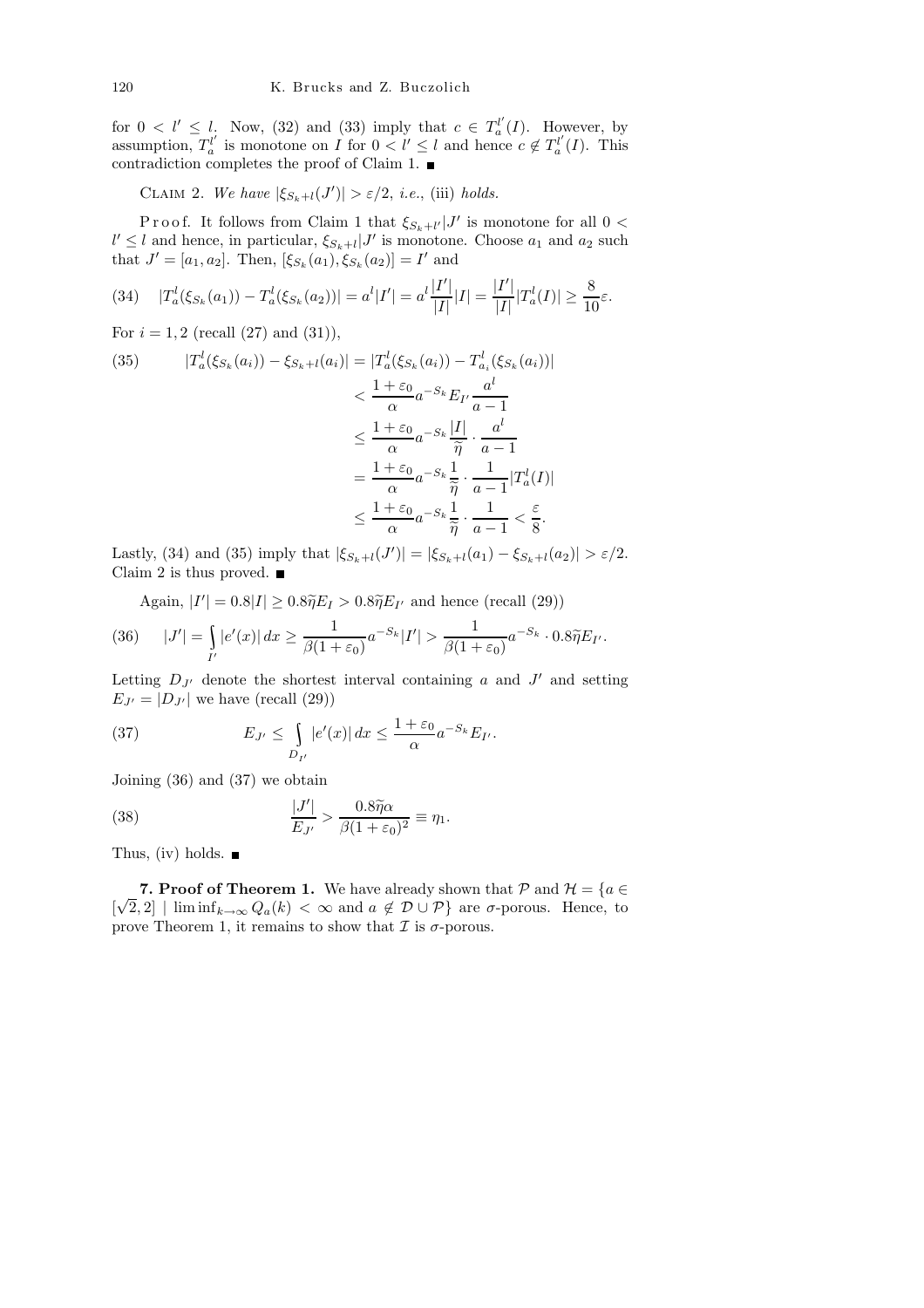For each pair  $r_1 < r_2 \in \mathbb{Q}$  set

$$
\mathcal{I}_{r_1,r_2} = \{ a \mid (r_1,r_2) \subset [\xi_2(a), \xi_1(a)], \xi_n(a) \notin (r_1,r_2) \text{ for all } n, \text{ and } \lim_{k \to \infty} Q_a(k) = \infty \}.
$$

We will show that each nonempty  $\mathcal{I}_{r_1,r_2}$  is porous and therefore that  $\mathcal I$  is  $\sigma$ -porous. Theorem 1 will then immediately follow.

Fix  $r_1 < r_2 \in \mathbb{Q}$  such that  $\mathcal{I}_{r_1,r_2} \neq \emptyset$  and fix  $a \in \mathcal{I}_{r_1,r_2}$ . Let  $\varepsilon > 0$  be as defined in Section 6 for the fixed a. Let  $\{\delta_i > 0\}$  be such that  $\lim_{i\to\infty} \delta_i = 0$ . For each *i* apply Proposition 4 with the fixed  $a, \varepsilon$ , and  $\delta = \delta_i$ , to generate sets  $J_i'$  and positive integers  $k_i$  and  $l_i$  which satisfy for each i the conditions (i)–(iv) of Proposition 4. Since  $\eta_1$  from Proposition 4 is independent of the choice of  $\delta$  (depends only on a and  $\varepsilon$ ) we have a common  $\eta_1$  for all i.

Let P be a partition of [0, 1] into subintervals of length  $\varepsilon/4$ , with perhaps the partition element containing 0 having a smaller length. Set  $r'_1 = r_1 +$  $(r_2 - r_1)/4$  and  $r'_2 = r_2 - (r_2 - r_1)/4$ . Since  $T_a$  is leo, for each  $I \in \mathcal{P}$  there exists a closed interval  $U_I \subset I$  and  $k_I \in \mathbb{N}$  such that  $T_a^{k_I}(U_I) \subset (r'_1, r'_2)$ . Let  $\gamma > 0$  be such that if  $a' \in (a - \gamma, a)$ . Then for each  $I \in \mathcal{P}$  we have  $T_{a'}^{k_I}(U_I) \subset (r_1, r_2)$ . Passing to a subsequence if needed, assume that

(39) 
$$
J'_i \subset (a - \gamma, a)
$$

for all  $i$ .

Since P is a finite partition,  $|\xi_{S_{k_i}+l_i}(J_i')| > \varepsilon/2$  for all i, and  $|I| \leq \varepsilon/4$ for all  $I \in \mathcal{P}$ , we may choose  $I^* \in \mathcal{P}$  such that  $I^* \subset \xi_{S_{k_i}+l_i}(J'_i)$  for infinitely many i. Again, passing to a subsequence if needed, assume that  $I^* \subset \xi_{S_{k_i}+l_i}(J'_i)$  for all *i*. Next for each *i* set

$$
J_i^* = \xi_{S_{k_i} + l_i}^{-1}(U_{I^*}).
$$

Then for all  $i, J_i^* \subset J_i'$  and

(40) 
$$
\xi_{S_{k_i}+l_i+k_{I^*}}(J_i^*)=\xi_{k_{I^*}}(U_{I^*}).
$$

It follows from (39) and (40) that for all  $i$ ,  $\xi_{S_{k_i}+l_i+k_{I^*}}(J_i^*) \subset (r_1, r_2)$ . Hence,

$$
(41) \t\t J_i^* \not\subset \mathcal{I}_{r_1, r_2}
$$

for all  $i$ .

CLAIM 1. For each  $i$ ,

$$
|J_i'| \le \frac{1+\varepsilon_0}{|U_{I^*}|} |J_i^*|.
$$

Proof. For each i set  $H_i = \xi_{S_{k_i}+l_i}(J'_i)$ . Set  $M = \max_{x \in J'_i} \{|\xi'_{S_{k_i}+l_i}(x)|\}$ and  $m = \min_{x \in J_i'} \{ |\xi'_{S_{k_i} + l_i}(x)| \}.$  Then

(42) 
$$
|U_{I^*}| = \int_{J_i^*} |\xi'_{S_{k_i}+l_i}(x)| dx \le M|J_i^*|,
$$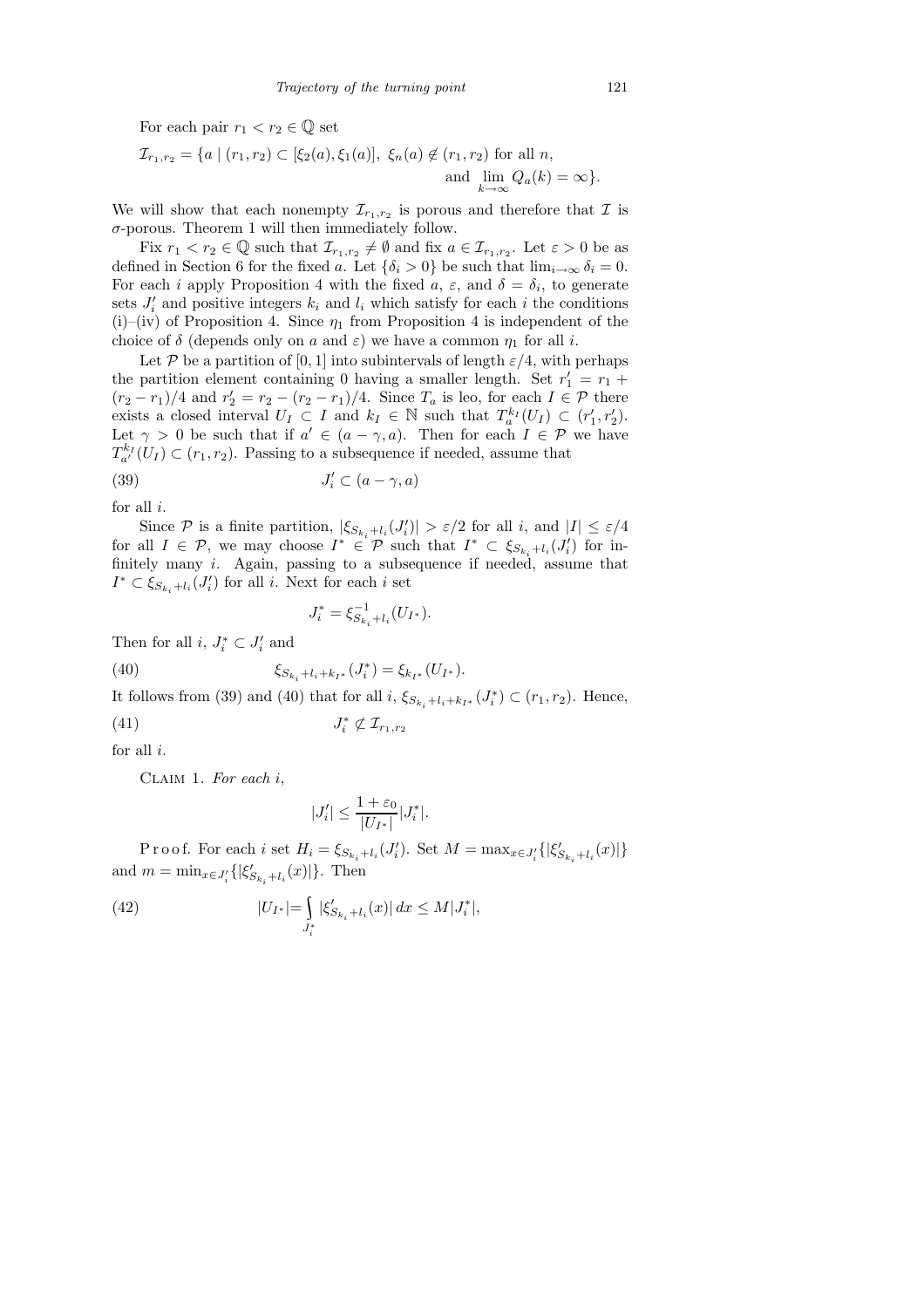122 K. Brucks and Z. Buczolich

(43) 
$$
|H_i| = \int_{J_i'} |\xi'_{S_{k_i}+l_i}(x)| dx \ge m|J_i'|.
$$

Combining (42) and (43) and using Lemma 2 we have

$$
\frac{|U_{I^*}|}{|H_i|} \le \frac{M|J_i^*|}{m|J_i'|} \le (1+\varepsilon_0) \frac{|J_i^*|}{|J_i'|}
$$

.

Hence,

$$
\frac{|J_i^*|}{|J_i'|} \ge \frac{1}{1+\varepsilon_0} \cdot \frac{|U_{I^*}|}{|H_i|} \ge \frac{|U_{I^*}|}{1+\varepsilon_0};
$$

use  $|H_i| \leq 1$ . This shows Claim 1.

For each *i* let  $\Delta_i$  be the length of the smallest closed interval containing a and  $J_i^*$ . We need to find  $\lambda > 0$  such that

$$
|J_i^*|/\varDelta_i \geq \lambda
$$

for all i. Write

(44) 
$$
\frac{|J_i^*|}{\Delta_i} = \frac{|J_i^*|}{|J_i'|} \cdot \frac{|J_i'|}{\Delta_i}.
$$

From Proposition 4 we have  $|J_i'|/E_{J_i'} \geq \eta_1$  for each i, and by definition  $\Delta_i \leq E_{J_i'}$  for all *i*; therefore

$$
(45) \t\t |J_i'|/\Delta_i \ge \eta_1
$$

for all *i*. Joining (44) and (45), we see that to get a lower bound for  $|J_i^*|/\Delta_i$ it suffices to have a lower bound for  $|J_i^*|/|J_i'|$ ; but this is precisely Claim 1. Thus Claim 1,  $(44)$ , and  $(45)$  give

$$
\frac{|J_i^*|}{\varDelta_i} \geq \frac{|U_{I^*}|}{1+\varepsilon_0}\eta_1 \equiv \lambda
$$

for all *i*; note that  $\lambda$  is independent of *i*. Recalling (41) we now have, for each i,

$$
|J_i^*|/\Delta_i \ge \lambda \quad \text{and} \quad J_i^* \cap \mathcal{I}_{r_1,r_2} = \emptyset.
$$

Thus  $\mathcal{I}_{r_1,r_2}$  is porous.

## **References**

- [1] L. Block and W. A. Coppel, *Dynamics in One Dimension*, Lecture Notes in Math. 1513, Springer, New York, 1992.
- [2] K. Brucks, B. Diamond, M. V. Otero-Espinar and C. Tresser, *Dense orbits of critical points for the tent map*, in: Contemp. Math. 117, Amer. Math. Soc., 1991, 57–61.
- [3] K. Brucks and M. Misiurewicz, *The trajectory of the turning point is dense for almost all tent maps*, Ergodic Theory Dynam. Systems 16 (1996), 1173–1183.